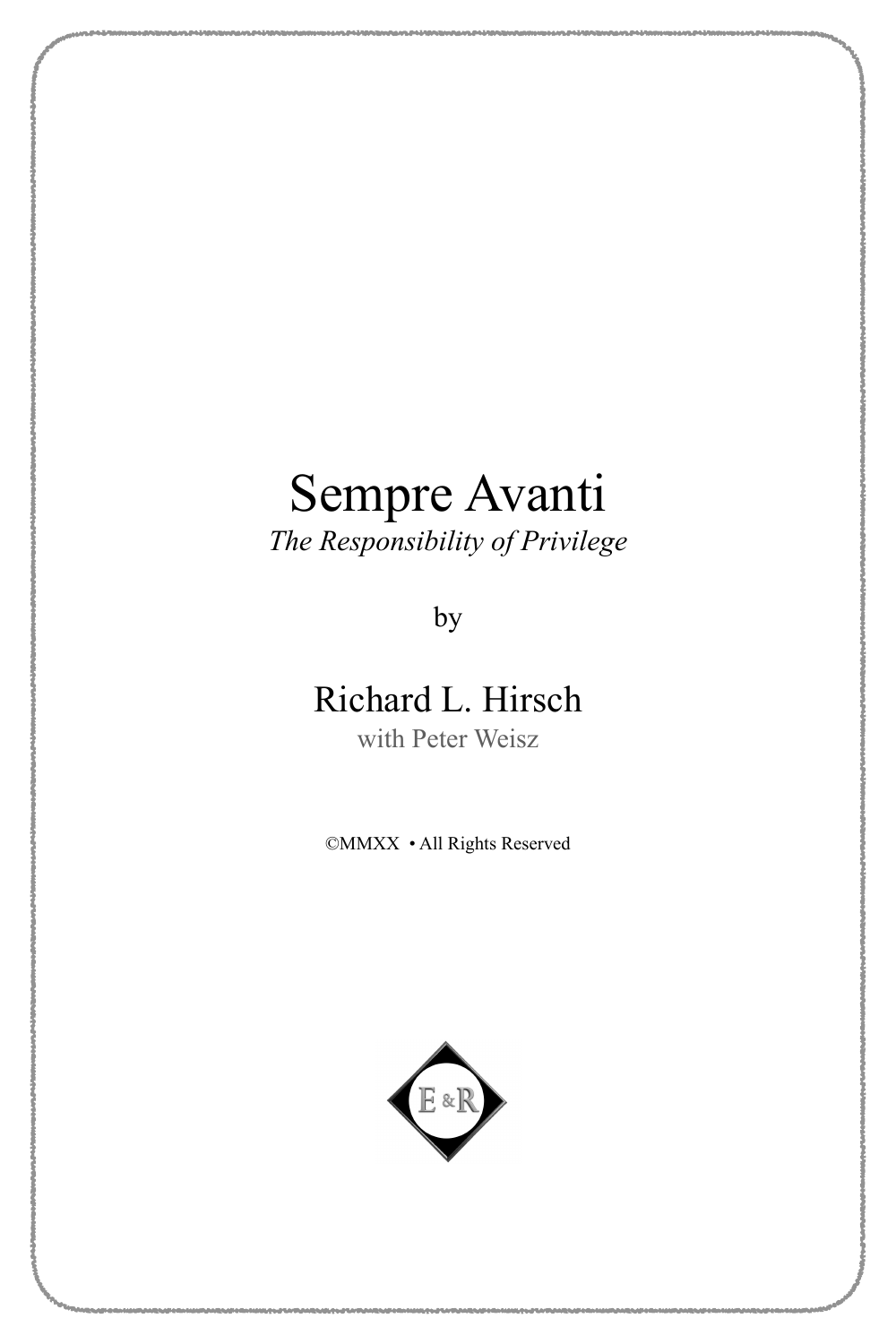## Copyright© 2020 by Richard L. Hirsch

All rights reserved. No part of this publication may be translated, reproduced, stored in a retrieval system or transmitted, in any form or by any means, electronic, mechanical, photocopying, recording or otherwise, without express written permission from the author.



Published by **E&R Books**, an imprint of:

Peter Weisz Publishing, LLC 7143 Winding Bay Lane West Palm Beach, FL 33412 USA [peter@peterweisz.com](mailto:peter@peterweisz.com)

Hirsch, Richard L. July, 2020 Sempre Avanti! / Richard L. Hirsch with Peter Weisz Memoir — Biography — Business —Judaism — Self-Help — Religion — Personal Improvement

ISBN: [INSERT]

Printed in the United States of America by Lulu Press, Inc., www.lulu.com 1 2 3 4 5 6 7 8 9 10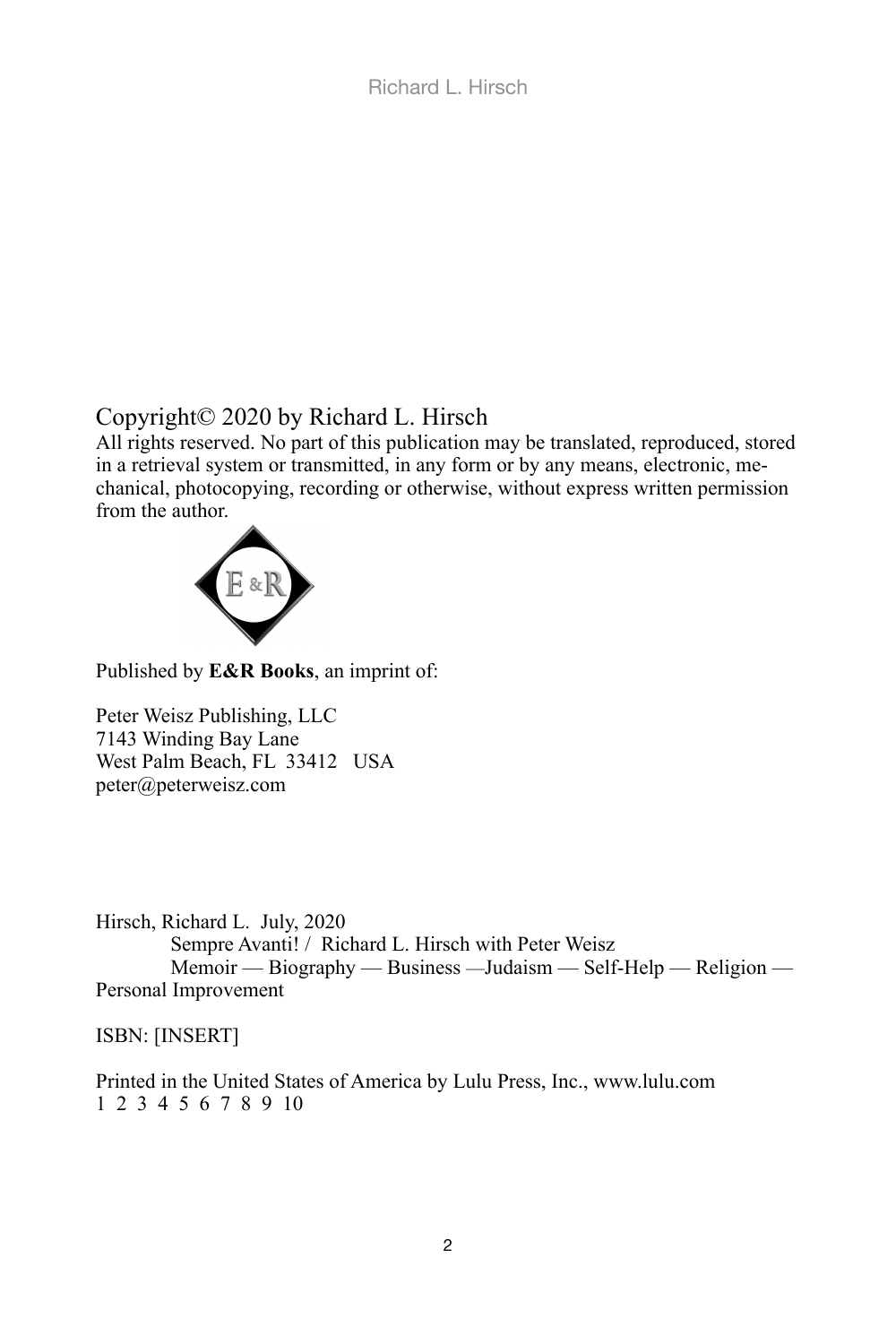# DEDICATION

*to Larry*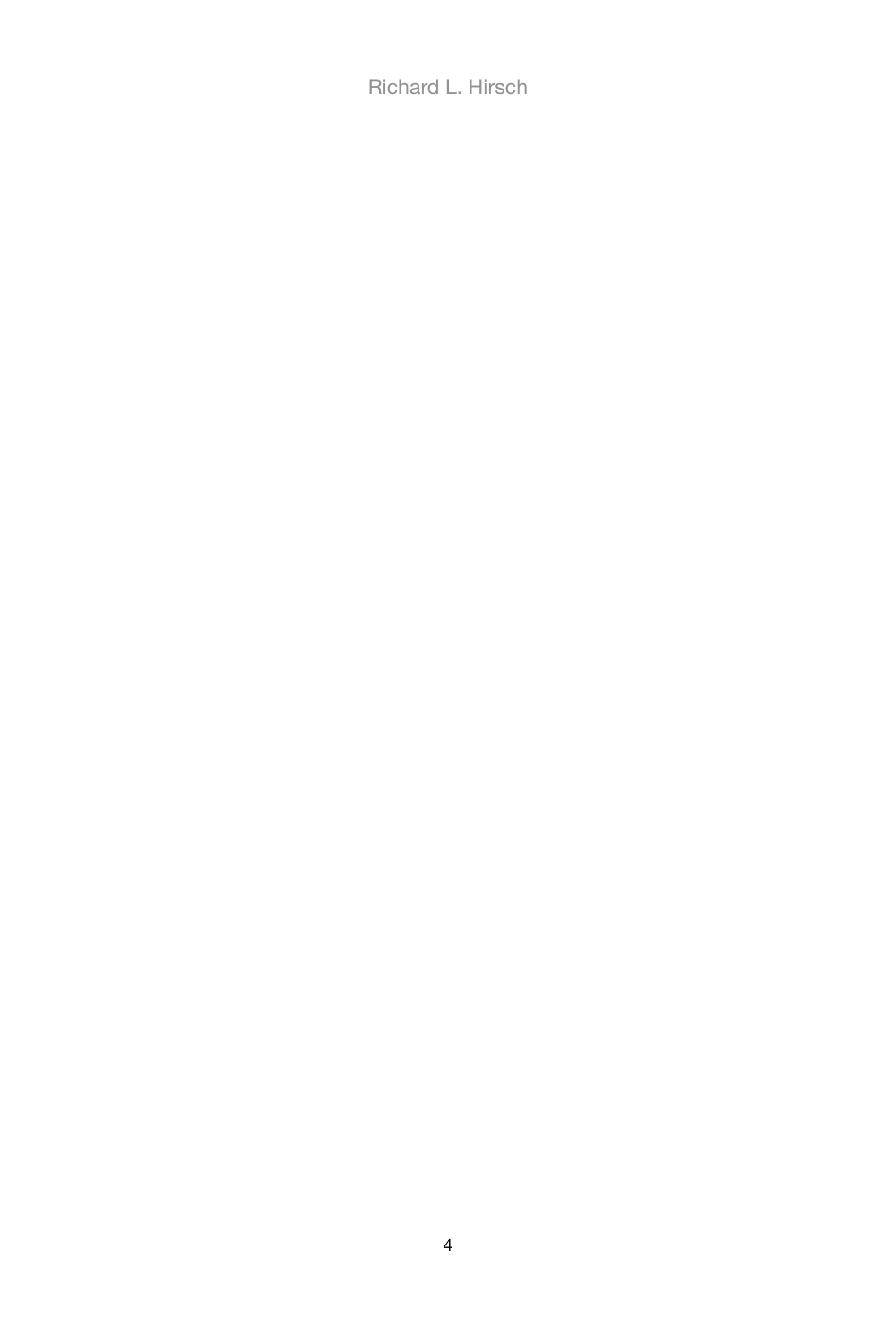# ACKNOWLEDGEMENTS

I would like to extend my special thanks to the following individuals without whose generous assistance this book could not have been written:

- Jonny Friedman, my nephew.
- Rochelle Hirsch, my sister-in-law.
- Larry Gross, my lifelong friend and colleague.
- Daniel, Michelle, and Adam; my children.
- Peter Weisz, my collaborator

*and, most of all, for her untiring editorial work, endless research, and unflagging moral support,*

• Elaine Bedell, my wife.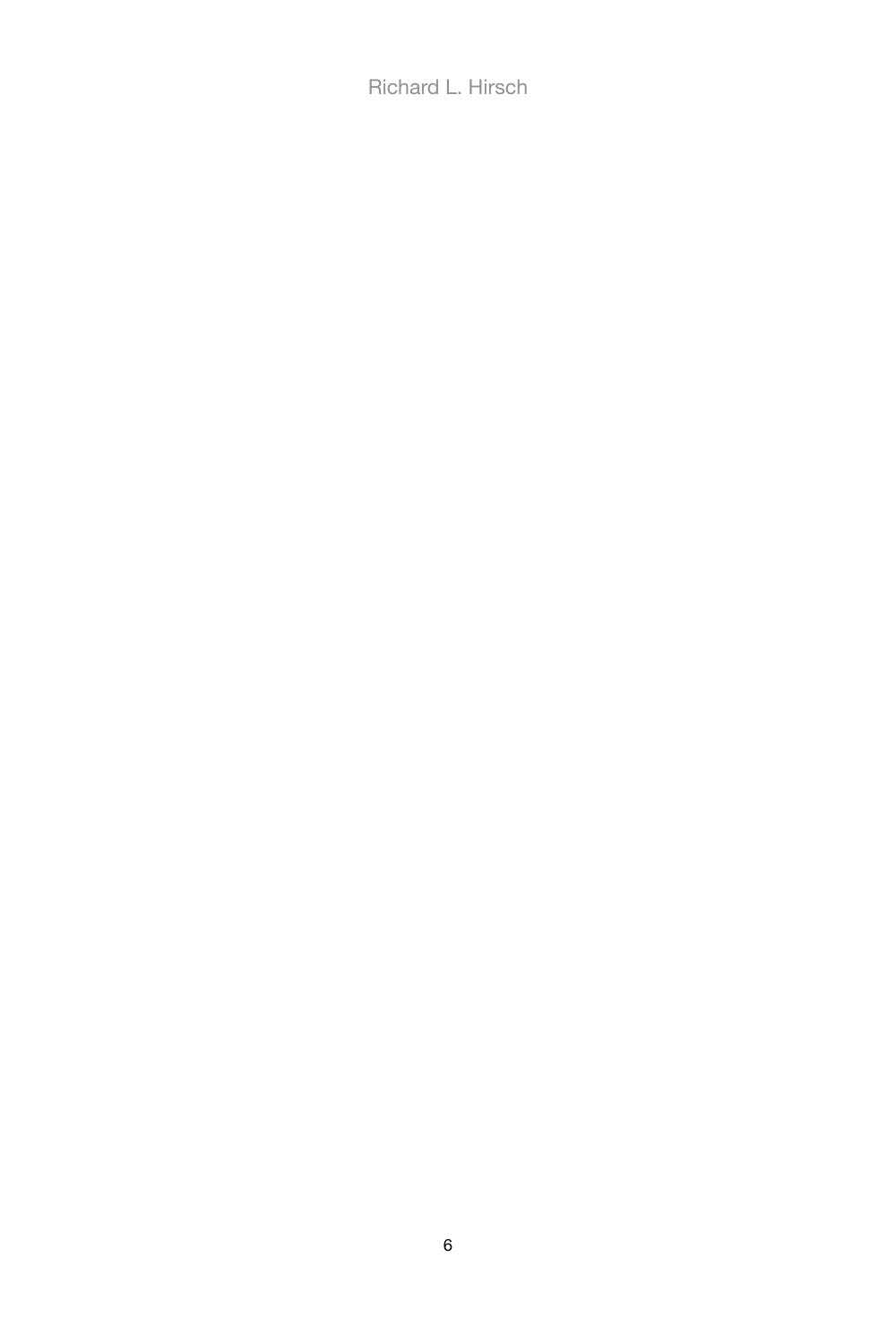# TABLE OF CONTENTS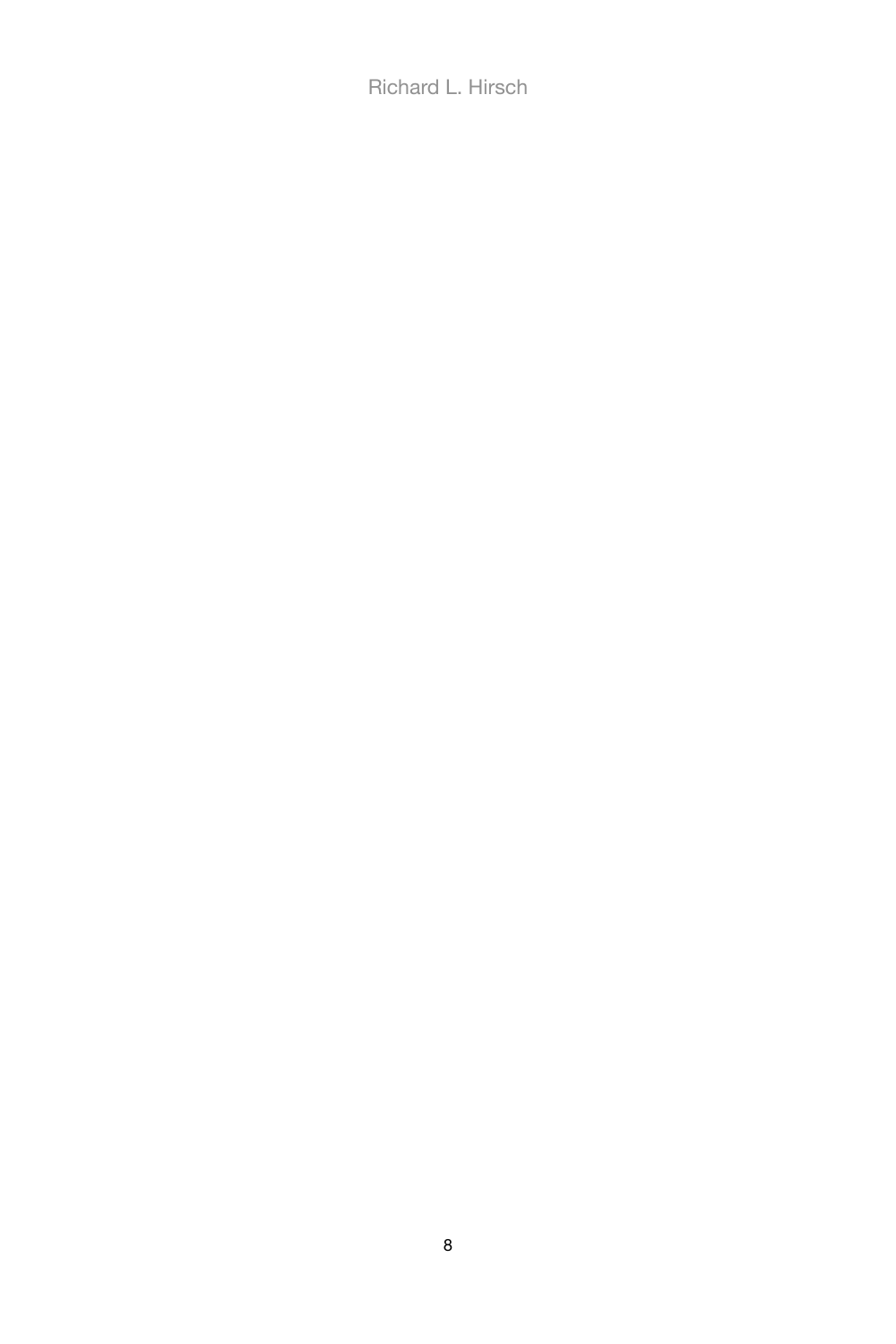## **INTRODUCTION**



hen my friend, Lee, asked for a favor it was useless to say no. With the perfect trifecta of looks, charm and wit, he was going to get his way, one way or the other, so of course I said yes when he asked if I could help his friend find an apartment to rent. It made no difference that I was busier than ever, never leaving my office before 9 PM after spending a full day in the market, or that I didn't really handle rentals, just sales. Lee said his

friend needed help and that he wasn't going to let some barracuda broker take advantage of him. I asked him to tell me about his friend, and all he would share was: "He's a good man. Take care of him"

So that's how, two days later, I found myself waiting to meet Richard Hirsch in the lobby of the now defunct Mayfair Hotel on Manhattan's Park Avenue and 65th Street, where one of the only two apartments that met his needs happened to be located. I was standing near the elevators when I felt a tap on my shoulder. I was totally unprepared for the megawatt smile and robin's egg blue eyes that greeted me. He reached out to shake my hand — that quaint pre-Corona virus gesture of respect—and I noticed his elegant, well-groomed hands and how comfortable my hand felt in his. No doubt about it, he had me at "Hello."

The book you are about to read was something Richard had talked about doing since I had first met him, but you know the saying about the best laid plans of mice and men. Then, somehow, right before the pandemic gripped the world and stopped it on a dime, all the pieces fell into place. An abyss of unfilled time opened, a writer with the same vision appeared just as Richard's desire to tell his story all converged, and, Voila!: The Book.

It is my hope that those who read this memoir and who do not know Richard well will get a sense of who he is and that those who do know Richard will learn much more about him. I further hope that younger family members, who only think of Richard as that nice old guy who picks up the bills, will get an eye-opening peek at the young Richard, full of energy and passion, hard working and disciplined, funny and smart, and completely devoted to his family, his friends, his business, and his people. The good news is that he still is all of those things.

I couldn't have foreseen 30 years ago, and wouldn't have believed it if I could have, that we would end up happily married. I'm also happy to still be taking care of him, happy that he fit me into his world, and happy that Lee was right in his terse assessment of "He's a good man." A *really* good man.

> —Elaine June, 2020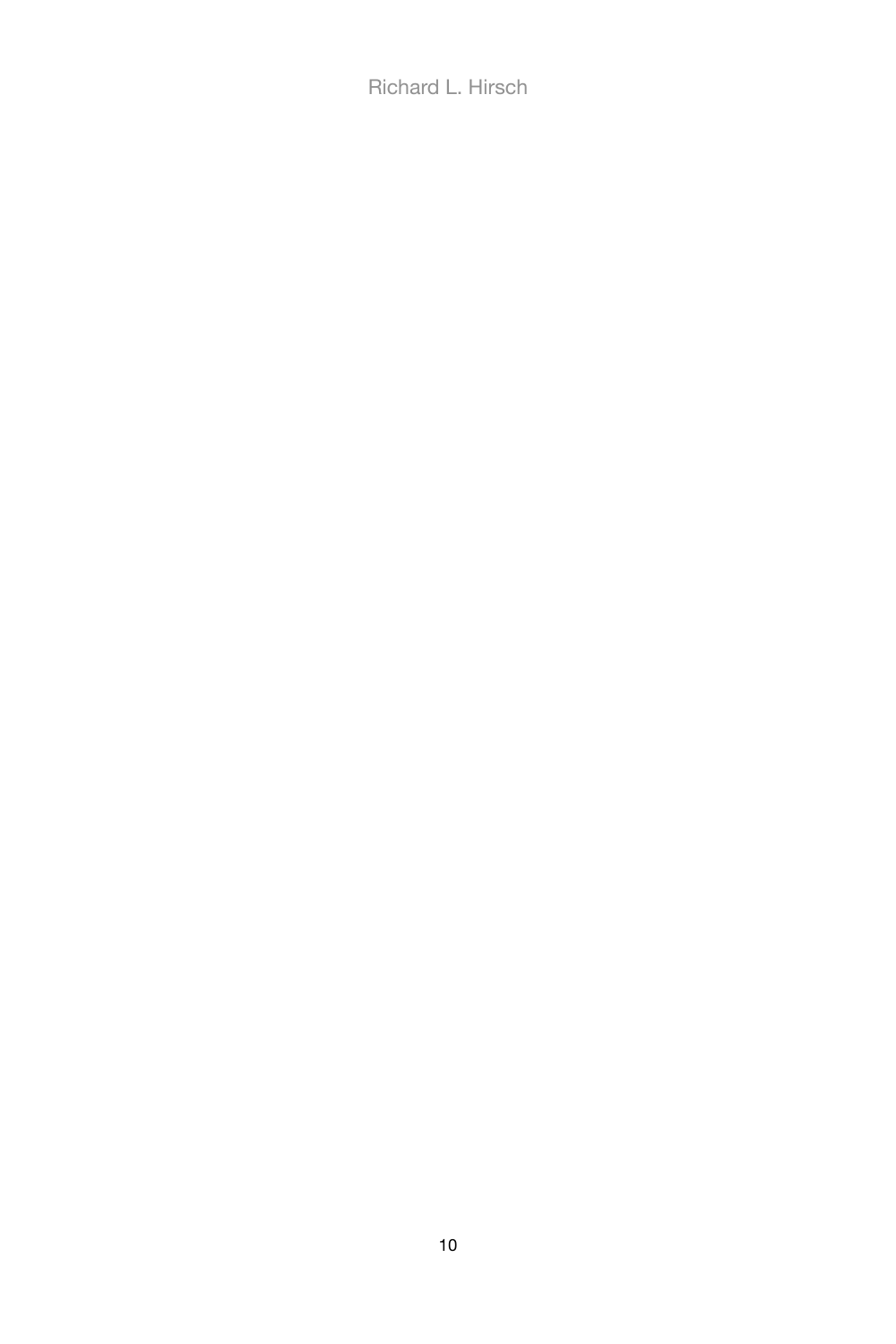## CHAPTER ONE LOSING LARRY

*"There is no tragedy in life like the death of a child. Things never get back to the way they were."*

— Dwight D. Eisenhower on the death of his 3-year-old son, Ike, Jr.



t the time that I was about the same age as his stricken son, General Dwight D. Eisenhower, the Supreme Commander of Allied Forces in World War II Europe, was employing these very words to console parents of US soldiers killed on the beaches of Normandy after the D-Day inva-

sion. Back in 1920, Eisenhower's own first-born son had suddenly fallen ill and succumbed to Scarlet Fever; a disease he had contracted from a servant. As stated, things never got back to the way that they were.

Years later, neither Joyce, my wife at the time, nor I could have anticipated that we would someday be able to attest to the tragic truth in Ike's words.

During the summer of 1972, the presidential election that would see incumbent Richard Nixon crush Democrat George McGovern was in full swing. That August, the Washington Post carried a brief page-five article about a mysterious break-in at a place called The Watergate. As was often the case in those days, I was on the road fulfilling my duties as the youngest CEO of a US publicly-traded corporation: Welbilt, a maker of domestic commercial kitchen equipment. Before I had left home this time, I was concerned about our five-year old son, Larry. He was running a temperature of 101 and exhibiting flu-like symptoms. After I arrived at my destination, Joyce called and told me she was planning to take Larry to the ER at South Nassau County Community Hospital.

When we spoke again on the following evening, I detected a tremor in Joyce's voice as she explained: "They looked him over at the hospital and they think it might be mono. They gave him some oral antibiotics. His temperature is at 100 and he says his head hurts." This sounded serious, but not life-threatening.

Since his birth in 1967, Larry had endured a spotty medical history. He was plagued by a variety of conditions including asthma. While his younger brother, Daniel, age 3 at the time, remained at home, Larry attended the Malibu Beach Day Camp, located off of Lido Road on the opposite end of Long Beach. Our home was situated in the scenic village of Atlantic Beach, about an hour's drive from my Maspeth office in Queens. Atlantic Beach had received some notoriety during those times thanks to the GODFA-THER novel and movie. Atlantic Beach was the fictional home of Sonny Corleone, the Godfather's oldest son.

"I'll be home tomorrow afternoon," I told Joyce. "Give him a big kiss from me."

When I landed back at LaGuardia the following day, I was met at the airport by my sister Carole and her husband, Mickey. I was unprepared for the shock they were about to deliver. Carole and Mickey had accepted the sad duty of informing me that our son had died.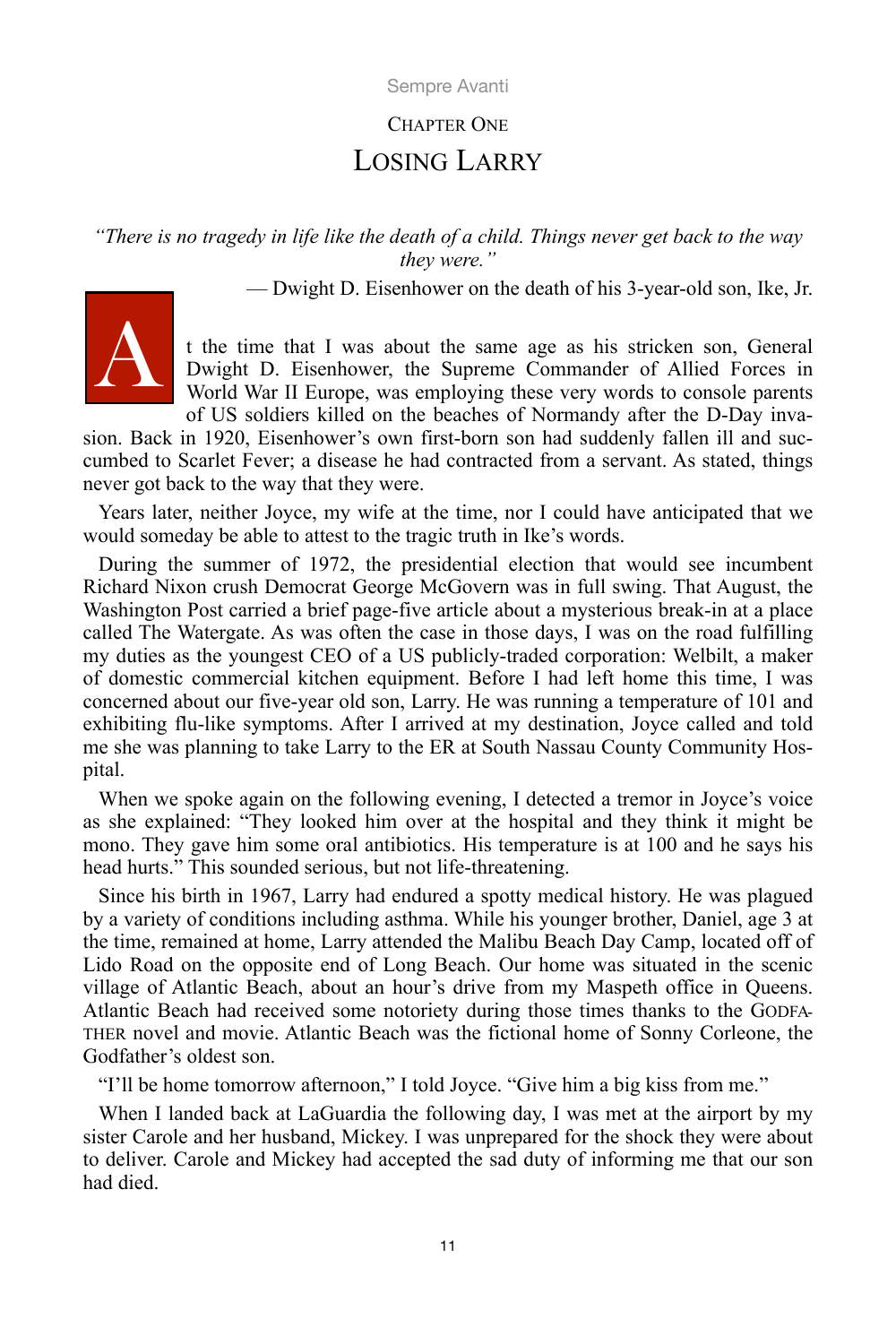I learned that before his death, Larry's symptoms had worsened. His lips had started turning blue, he was vomiting blood, his temperature was up to 106 and he had begun experiencing mild seizures.Tragically, Larry died mysteriously after being in the hospital for less than 24 hours.

It took several months and an autopsy to discover the cause of Larry's death. I arranged to have all of his medical and autopsy records transferred from the hospital to a team of top diagnosticians at Brown University, my alma mater. After conducting an exhaustive scrutiny of the data, the doctors at Brown made the following determination: Larry's death was due to overwhelming and diffuse encephalitis. This is caused by an arthropod-borne (mosquito) virus called LACV (LaCrosse Encephalitis Virus). Once infected from a mosquito bite, the patient is most likely to come down with Eastern Equine Encephalitis (EEE). This is a neuro-invasive disease caused by an acute viral infection. Older children are typically able to fight it off with antibiotics, but in Larry's case, given his medical history, he simply did not have sufficient strength or resistance to combat the infection.

We surmised that Larry must have been bitten by an infected mosquito while he was attending summer day camp. In those days, each summer would see newspapers filled with headlines like: "Worst Encephalitis Epidemic in Decades Flares as States Vainly Battle Mosquitoes" In the year alone that Larry died, there were five reported cases of equine encephalitis. As is often the case with grieving parents, I sought someone to blame for this intense tragedy. I considered filing a malpractice complaint against the physician who treated Larry, but my attorney advised that we would have a difficult time making a case and so we dropped it.

Joyce and I tried to go on with our lives, but like General Eisenhower had observed, things never really got back to the way they were.

While the ensuing grief process was guided by our family's Jewish heritage (we observed the ritual seven days of *Shiva* and the thirty days of *Shloshim*), I recall that it was a particularly heart-wrenching time for my father, Henry Hirsch, to whom Larry was something more than merely a grandson. He was an emblem of our family's future in America; the beneficiary of all that our family had worked to achieve. It was, after all, for Larry and his grandchildren's future that my father had built the Fifth Avenue Synagogue. Both he and my mother were beyond devastation.

It did not help matters that we were living in the Dark Ages of grief counseling. It would be five years before the very first book on the subject, THE BEREAVED PARENT by Harriet Schiff, would be published. The book was a masterpiece of inaccuracy. Schiff was not a mental health professional. She was a mother who had lost a ten-year old son and by way of therapy, had published a poorly-researched volume that generated numerous myths and misconceptions. Foremost among these was the contention that 90% of all bereaved couples experience divorce. This oft-quoted, but entirely inaccurate statistic, soon snowballed and became the common wisdom of the day. Subsequent research has categorically shown, however, that losing a child has no significant impact on the likelihood of divorce.

Perhaps it was due to this widely held misconception serving as a self-fulfilling prophecy that both Joyce and I were resigned to the inevitability that our marriage could not survive this crisis. And despite the fact that we stayed together and had two more children over the next two decades, Michelle and Adam, the dark cloud that was the loss of Larry, never fully lifted.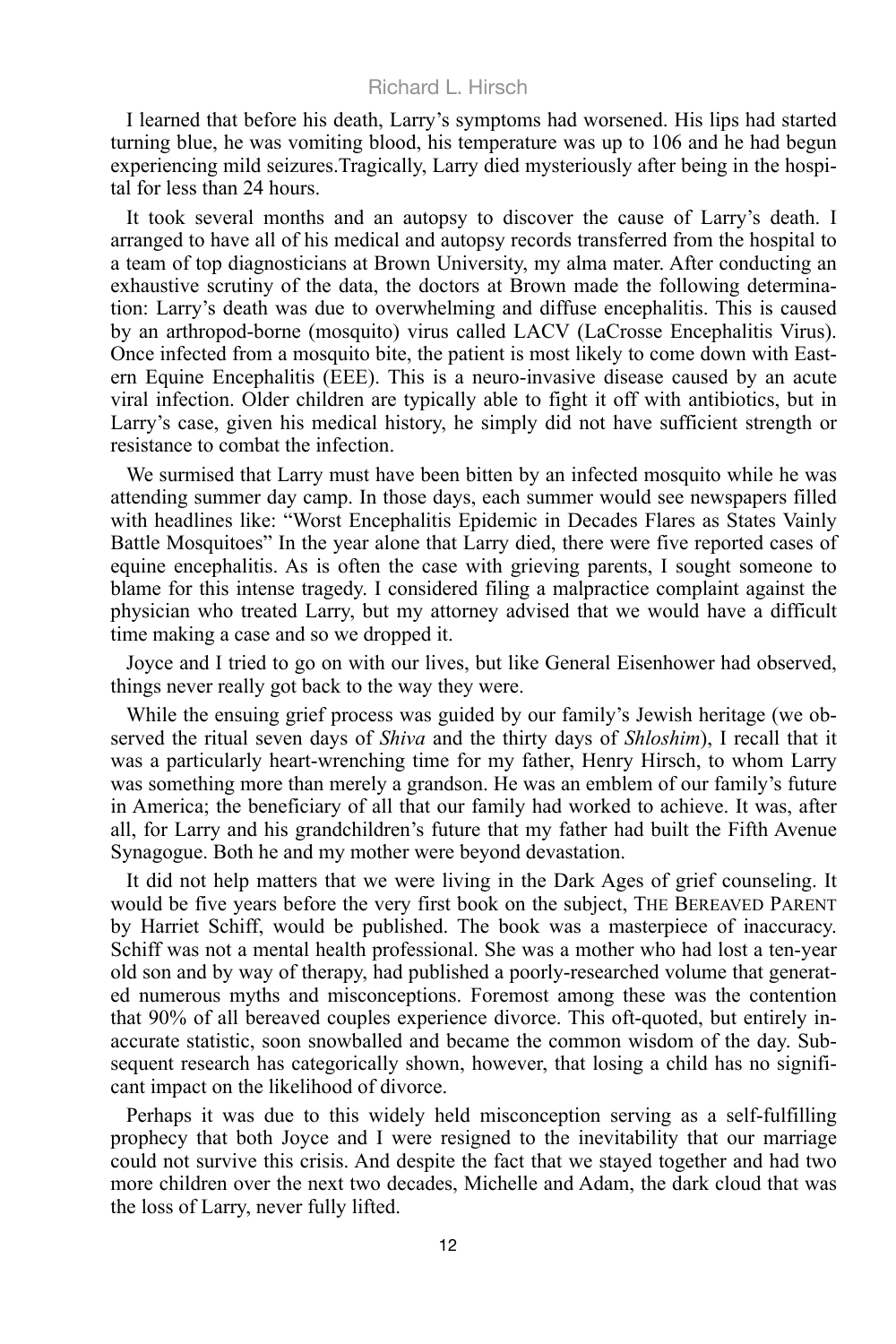The impact on Joyce was profound. Although she had always been reserved in conversation, she was incredibly well-read and highly knowledgeable on a wide range of topics. After Larry's death, she became increasingly withdrawn, perhaps unwittingly erecting walls to protect herself from the inescapable pain of losing a child she so adored. In our impenetrable fog of grief, I must admit that I was of little help to Joyce. I was contending with my own pain while trying to console my stricken and aging parents. Looking back, I am only able to imagine the torment that Joyce went through daily. She had been a doting loving mother to both Larry and his younger brother, Daniel. This was her entire life. While I at least had my work to serve as a temporary distraction, Joyce, as was customary in those days, was a stay-at-home mom. She was surrounded by constant reminders of Larry's life at every turn. I was pre-occupied with building our company, going on business trips, and working late hours — even when I was in town. To Joyce's enduring credit, she did not become bitter or resentful of me. She was, and remains to this day, a wonderful mother and role model for all of our children.

Somehow we made it through those difficult years, largely due to her strength and moral integrity. Once we were certain that our children were all on a solid footing, we found that we were unable to reconcile many of our marital issues and sadly decided to end our marriage in the early 1990's. Although many of our friends presumed that Larry's death had been somehow responsible for our divorce, I do not honestly believe that this was the case.

Losing Larry did, however, become an inflection point in my own life. It provided me with a new-found appreciation for the importance of family. I was blessed to have the unwavering support of my staff at Welbilt, including a true stalwart: my Brown University frat brother, Lawrence Gross. Larry was an indispensable ally over the many years we worked together at Welbilt. He stepped up to the plate and assumed my responsibilities during my period of grief and mourning. Thanks to him, I was able to use this downtime to conduct a complete inventory of my goals, my values, and the ultimate direction of my life. It triggered my transformation from a fully focused, full-time business leader to a man who today is able to look back with fondness and pride at all three major spheres of my life: The professional, the personal, and the philanthropic.

This book contains glimpses from my life's journey — brief stories and snapshots that are intended to explore some of my life's high points as well as some of the low points. I invite you to join me on this journey to gain a glimpse of who I am and what I believe. Whether you are a member of my family, a former business associate, a community service colleague or a member of the public, I believe that you will find something of interest and something of value among these pages.

And you will also come to understand why I have dedicated this book to Larry's memory. His passing did, in fact, insure that "things never got back to the way they were." You will see that while certain things were changed for the worse, so many things in my life were ultimately changed for the better. Thank you for sharing these defining moments and memories with me.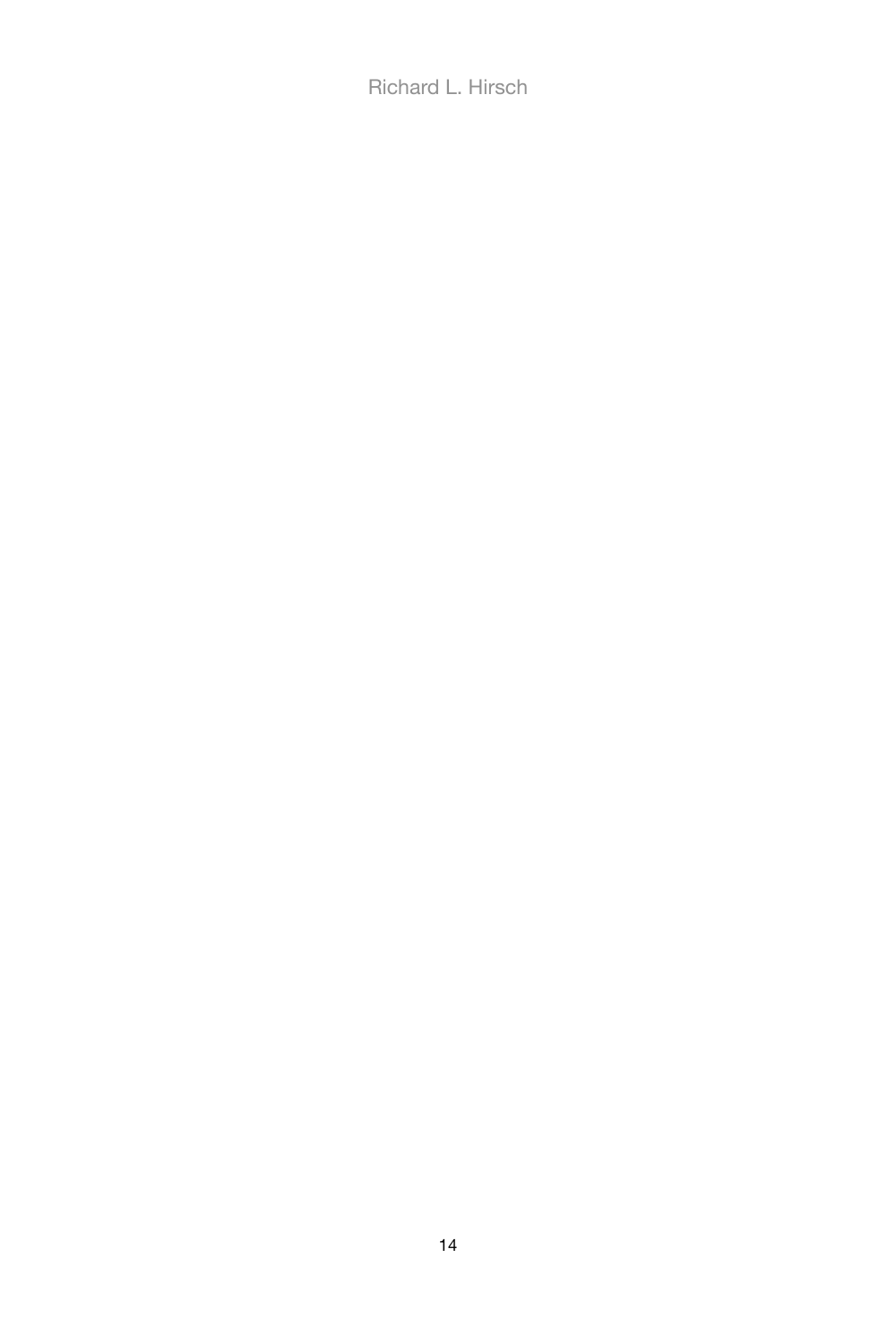### CHAPTER TWO LITTLE ME

*"The hardest thing in life is knowing which bridges to cross and which bridges to burn."* — Bertrand Russell



t did not take my family long to figure out which bridge to cross out of Brooklyn —the place I was born during America's last summer of innocence before the attack at Pearl Harbor plunged the US into World War II. Two weeks after my birth in May of 1941, my parents, Henry and Myrtle Hirsch, headed across the Marine Parkway Bridge to put down roots in the lush lawns of Old Lawrence, Long Island. Moving to Lawrence, a bedroom community near Hempstead, and one of the sto-

ried "Five Towns" that include Cedarhurst and the Hewletts, represented a step up the social ladder for our family. It was a declaration of sorts that the Hirsches, a first-generation Austria-Hungarian immigrant family, had "made it" in the Goldeneh Medina of America. Although some Jewish families did so, I'm pleased to report that we did not burn any bridges to our heritage.

My grandparents, Louis and Esther Hirsch, were known by the name Hirschlag, which indicated that our ancestors had originally hailed from the agricultural *shtetl* (village) of the same name in southwest Poland. Tiny Hirschlag exists today and, at last count, consists of 23 households, none of them Jewish.

Louis and Esther departed Poland in 1886, emigrating from their home in Debica (Dembitz in Yiddish) outside of Krakow in the Kingdom of Galicia. The first Jews arrived to Debica in 1675 and (according to the community's official history) quickly began exerting a positive effect on the town's economy. As a result of the First Partition of Poland in 1772, Debica became part of the Kingdom of Galicia when it was annexed by the Hapsburg Empire. As the Enlightenment spread throughout Eastern Europe during the 19th century, the Jews of Galicia enjoyed both the blessings and the curses of their newly-endowed citizenship. In addition to being taxed, my grandfather found that he was at risk of being conscripted into the Emperor's army where he would be forced to serve for 25 years or until his death — whichever came fist. Joining the massive first wave of Eastern European Jewish immigration, he and my grandmother decided to flee and, as depicted in the final scene of Fiddler on the Roof, set sail for America.

Having shortened their last name to Hirsch (perhaps in honor of the famed German Orthodox rabbi, Samson Raphael Hirsch, who had died the previous year, but just as likely due to an immigration clerk at Ellis Island wishing to save the trouble of writing a lengthy unfamiliar name), my grandparents settled in the New York community of East Williamsburg where they produced nine children — all boys. My father, Henry, born in 1903 was the second youngest. Henry received an upbringing that spanned World War I and prepared him well to face the Great Depression as a member of America's Greatest Generation. He absorbed business *sechel* (wisdom) from his older brothers and an intense immersion in Jewish tradition and culture from their parents. In 1937, Henry married the woman who would become my mother. The former Myrtle Getelson, was the possessor of "movie star" good looks — she resembled a young Lauren Bacall — coupled with a vivacious and cosmopolitan charm. My sister, Carole was born soon after in 1938 and I came along in 1941, followed two years later by the birth of my younger brother, David.

My earliest memory arises from an incident some five years later, after our family again relocated from Lawrence; this time to to a twelve-story Fifth Avenue high-rise on the Upper East Side of Manhattan. My parents quickly enrolled me into kindergarten at the Ramaz School, a private Modern Orthodox day school located on East 85th Street. As it did then, the school in-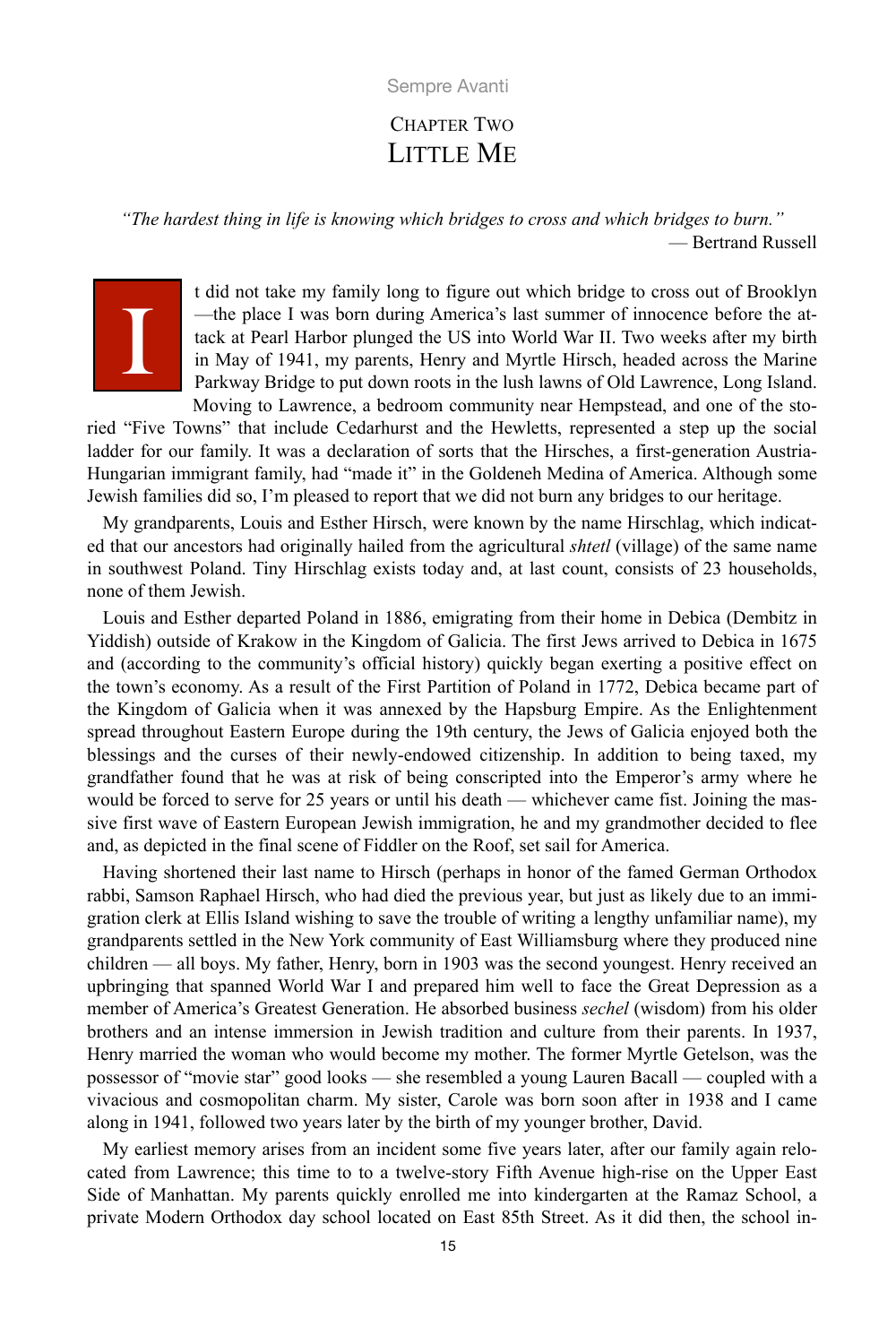cludes grades pre-school through 12, offering secular classes taught in English and Judaic studies in Hebrew. I may only have been five years old, but I was already demonstrating signs of being headstrong and determined. And I determined very quickly that Ramaz Kindergarten was not a place that I liked whatsoever.

On the third day of classes, my mother escorted me to school and was standing in the front foyer speaking with my teacher when I decided that I had had enough of the place. I turned on my heel and scampered out the door out onto the bustling street. Looking down, my mother caught a glimpse of the closing front door and both she and my teacher gave chase. I was easily able to out-pace them and would still be running had I not been halted in my tracks by a red stoplight at the corner of 85th Street and Park Avenue. I had been trained to only cross the street on the green, so while I waited dutifully for the light to change, my mother caught up, took me firmly by the hand and brought me back to the school.

The teacher suggested that I may have been suffering from "departure anxiety," caused by a fear that "Mommy was not coming back for me." She suggested that for a while my mother stay with me during the day. Mom agreed and would sit in the school lounge for a few hours while I was in the kindergarten classroom nearby. After a few weeks, this was no longer necessary and she was able to drop me off and leave immediately without fear that I might run away again.

I remained at Ramaz up through the fifth grade. It was at this level that I ran into a problem with my secular teacher. I was ten years old and had become even more headstrong over the years. A few weeks after the start of the semester, I announced to my parents: "You've got to take me out of Ramaz. I really hate my teacher this year." This led to some animated and agitated discussions between my parents.

"I've heard that Columbia Grammar School is excellent, Henry," my mother offered.

"What about his Jewish education?" countered my dad. "He's got to start studying for his Bar Mitzvah soon. He can't do that at CGS."

"We can do that privately," she said. "and I know just who to ask."

As my stalwart ally, a role she would often fulfill over the years to come, my mother had all the answers and, fortunately for me, in this dispute she prevailed and I was transferred to CGS. Known today as Columbia Grammar and Preparatory School, CGS is the oldest nonsectarian private school in the country. Located in a brownstone off of Central Park West at 5 W. 93rd Street, it was founded in 1764 by Columbia University. That connection ended after the Civil War when the school became fully autonomous — although Columbia instructors would often teach at the school. CGS became co-ed during my freshman year when it merged with the Leonard School for Girls. I loved my new school and became an outstanding student, although I have remained friends with many of my old classmates from Ramaz to this day.

The question of my Jewish education was soon addressed when my parents hired the services of the sexton from the Jewish Center to provide me with private tutoring. Despite its name, the Jewish Center was, and remains one of America's premier modern Orthodox synagogues. It was founded in 1918 by well-to-do Jews who were moving into Manhattan's Upper West Side. Located in a neoclassical building on West 86th Street, the synagogue served not only as a spiritual home for the community, but also provided a venue for cultural, social and recreational activities. It was affectionately known in those days as "the *shul* with a pool." The synagogue's first rabbi was Mordecai Kaplan, the founder of the Jewish denomination known as Reconstructionism. Its pulpit was also graced by such luminaries of the Jewish world as Dr. Leo Jung, founder of Agudath Israel and Torah Umesorah, as well as Dr. Norman Lamm, future Chancellor of Yeshiva University.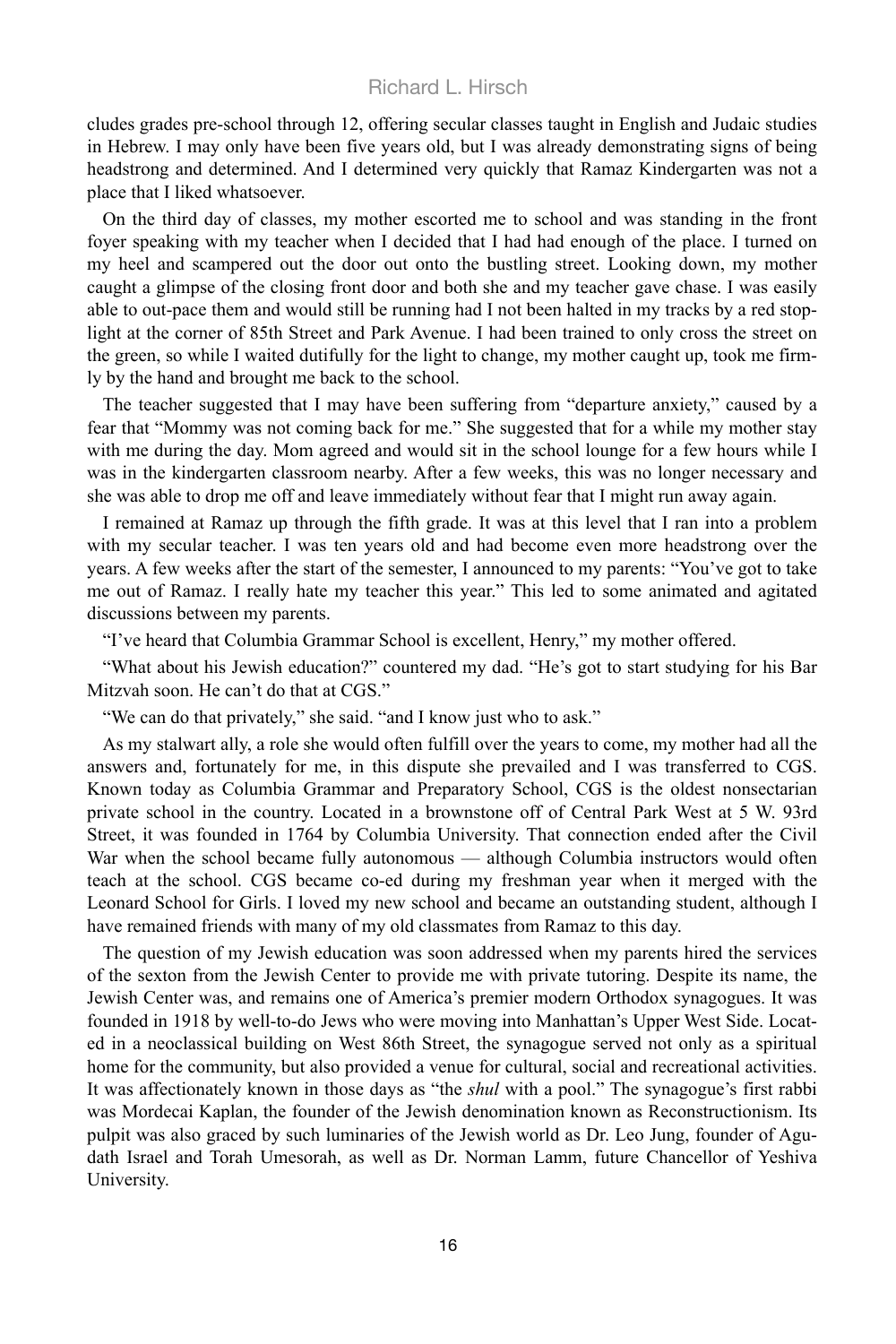My tutor, the Reverend Henry Julius, would visit several times a week shortly after I arrived home from school in the afternoons. After making sure I was wearing my kipa (skullcap), he would always light up a huge cigar before embarking on our studies — stinking up our entire apartment. To this day whenever I smell pungent cigar smoke, it invariably invokes the memory of those late afternoon lessons.

Eventually we turned to my bar mitzvah preparation. These days kids are typically asked to read excerpts from their assigned *Sidra* (a weekly portion from the Torah that is read during Shabbos services), but back then we were expected to read the entire *Parsha* (same as *Sidra*) aloud in Hebrew directly from the Torah scroll. Because my thirteenth birthday fell between two Shabboses I was offered a choice between the two Sidras. Not surprisingly, I chose the shorter one called Behar which comes from Chapter 25 of the Book of Leviticus. Interestingly, Behar lays out some of the ancient Israelite laws of a practical nature that would evolve into part of today's commercial code. It deals with property rights, the transfer of land, expounds on the Sabbatical seventh year and forbids any acts of fraud and usury.

My bar mitzvah took place in 1954 at Congregation Zichron Ephraim (today known as the Park East Synagogue) on Manhattan's Upper East Side. The synagogue was established in the late 19th century as an Orthodox bastion against encroaching Reform Judaism that was making inroads in the area's affluent Jewish community. The building is known for its moorish revival architecture and its remarkable pair of asymmetrical twin towers on either side of a prominent Rose Window. My bar mitzvah ceremony was officiated by Rabbi Zev Zahavy, a dynamic speaker whose sermons appeared regularly in the pages of the New York Times. The synagogue has been home to numerous celebrated congregants over the years including Edwin Schlossberg, husband of Caroline Kennedy.

On that Saturday morning my mother, noticing my understandable nervousness, offered me one of her phenobarbital tranquilizers. It did the trick. I sailed through the service without a glitch or a flutter. As I said. She was my eternal ally.

Unlike many of the other bar mitvahs at the time (as well as these days), there was no lavish blow-out celebration on Saturday night. My father, a believer in humility and modesty, had arranged for a meaningful and dignified reception that afternoon in the synagogue. He had imported a special Jewish choir whose spiritual singing everyone enjoyed. My father did not wish to put on a big show in front of the several area rabbis whom he had invited to our *simcha* (joyous event). I believe I learned more from his example than from the Torah teachings I had been studying for my Bar Mitzvah.

As I mentioned, our high school merged with a girl's school during my freshman year. It was then that I began thinking more about my image and how I appeared to my fellow classmates, both male and female. I began to realize that I was among the more privileged members of the student body which contained kids from various socio-economic backgrounds. My father had arranged for me to be delivered to and picked up from school in his private limo. I convinced the chauffeur to drop me off and pick me up several blocks away from the entrance to conceal this fact. Even at that early age, I was sensitive to being pointed to as "that rich kid" and simply did not wish to be perceived as bragging or showing off our family's wealth. Despite my efforts at trying be viewed as just a "regular guy," the nickname I was branded with by my classmates was "Bucks," as in money.

With no more than fifty kids in each grade level, I grew to develop lifelong friendships with many of them. Eighteen graduates of CGS's Class of '59 gathered for our 60th reunion in 2019. I was recognized at that event, not only for having received a Good Citizenship Award at graduation, but also for earning the rank Salutatorian (academically second highest) of our graduating class. That meant that I was required to deliver a Salutatory Address during our commencement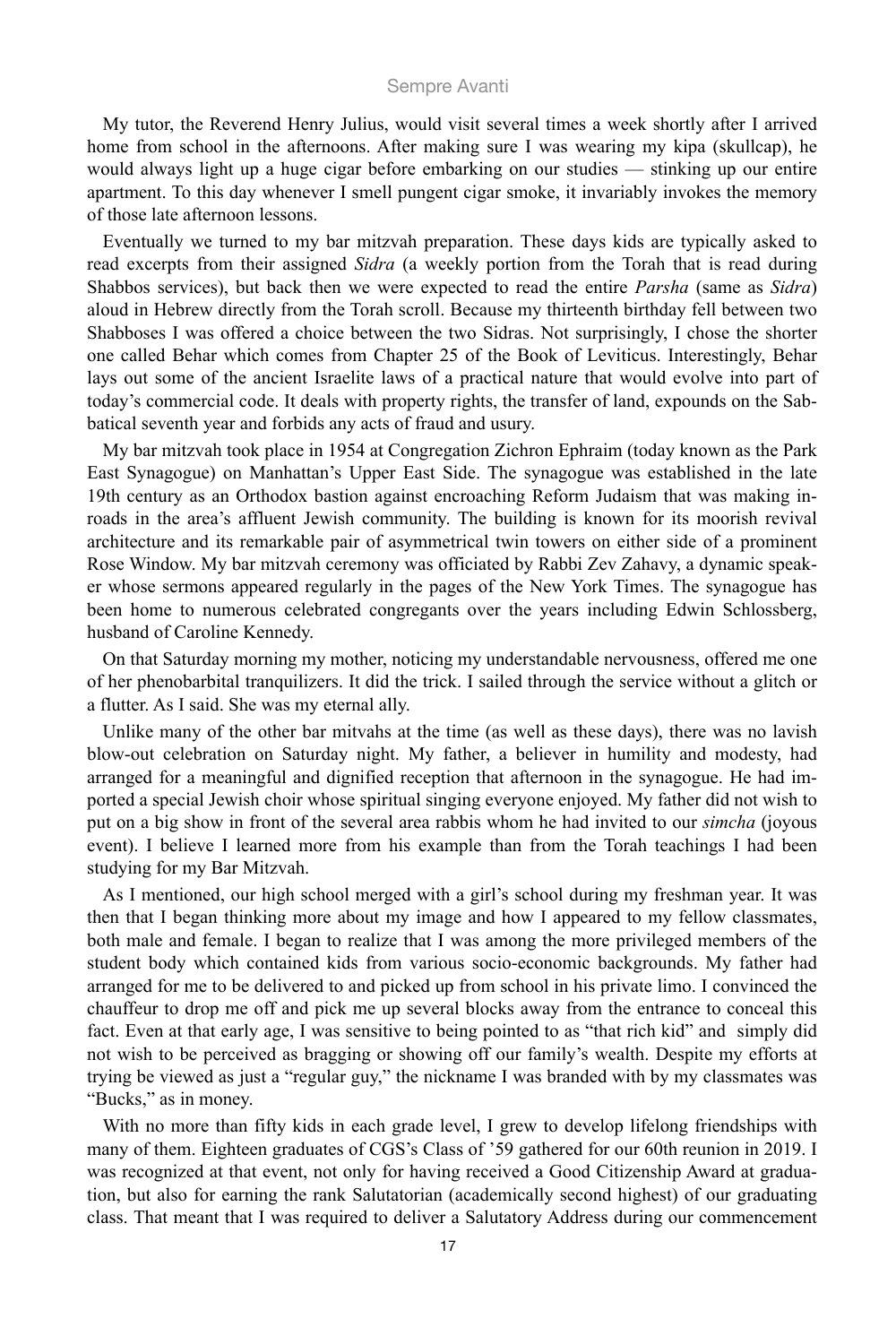exercises held in Carnegie Hall. I recall that I had some help with that speech from a very special CGS teacher, Mr. George Gordon, who still lives fondly in my memory.

Mr. Gordon sort of adopted me when I was in Middle School and I stayed under his wing till my graduation from high school. He was more than a mentor. He became a true friend and was simply an all-around terrific guy. I admired him for not only the strength of his thinking, which was substantial, but also for his quirky sense of humor. I still recall the day he arrived to Biology class carrying two dozen eggs.

"Today," he announced, "I am going to show you that you are not as strong as you think you are. I need three volunteers to come forward."

After demonstrating that the eggs were raw by cracking one into a glass bowl, Mr. Gordon then placed an egg into the palm of the first student's right hand. He folded the student's fingers over the egg. Next, he placed another raw egg between the forefinger and thumb of the next volunteer; one finger pressed against each end of the egg. Finally, he simply handed a raw egg to the the third student with the words: "Here. Hold this in your hand and put your hand over the bowl."

Mr. Gordon then instructed the first student to squeeze the egg. He did so, but the egg did not break. He next told the second student to squeeze. Again, the egg remained intact. Finally, he told the third student to squeeze and the egg cracked, getting raw egg all over the student's hand before it was caught in the glass bowl.

Mr. Gordon explained that a hen's egg is a marvel of nature. Strong, yet fragile at the same time. "How else," he inquired, "could an egg support the weight of a big fat mother hen sitting on it without breaking? Yet, when a little baby chick wants to come out, he is able to crack the shell with just a few pecks of his tiny egg tooth." Gordon went on to explain mathematically how the shape of the egg allows for it to resist being damaged when pressure is applied evenly, as in the case of the first two volunteers, yet breaks easily whenever uneven pressure is applied.

This lesson was one that has stayed with me and one that I have relied upon over the years in my negotiations with suppliers, competitors, labor unions and others. If I am being pressured in one direction, I try to find another source of pressure in the opposite direction. In this way, I am less likely to crack.

Although I did not become aware of it until many years later, at the same time that I was welcomed to a life of comfort and privilege in America, Jews in Europe were undergoing a lethal pressure of the worst kind. I recall, as an adult, looking at a list of Holocaust victim's names at Yad Vashem in Jerusalem. I spotted one, Juta Hirsch, who was born the same year as I was in 1941 in a town called Skole in the former Kingdom of Galicia. Was she a relative? Who knows? Juta was murdered at age two, along with her parents, in a concentration camp outside of Lvov. She was killed for only one reason. She was born a Jew. But for the grace of God and the fortitude of my grandfather, that poor child could have been me. As I write these words today, I understand more fully than ever before, that the blessed life I was born into comes with an obligation. A moral imperative to not only remember, but also to actively assure that such things do not happen to our people ever again. This, then, is the true "Price of Privilege."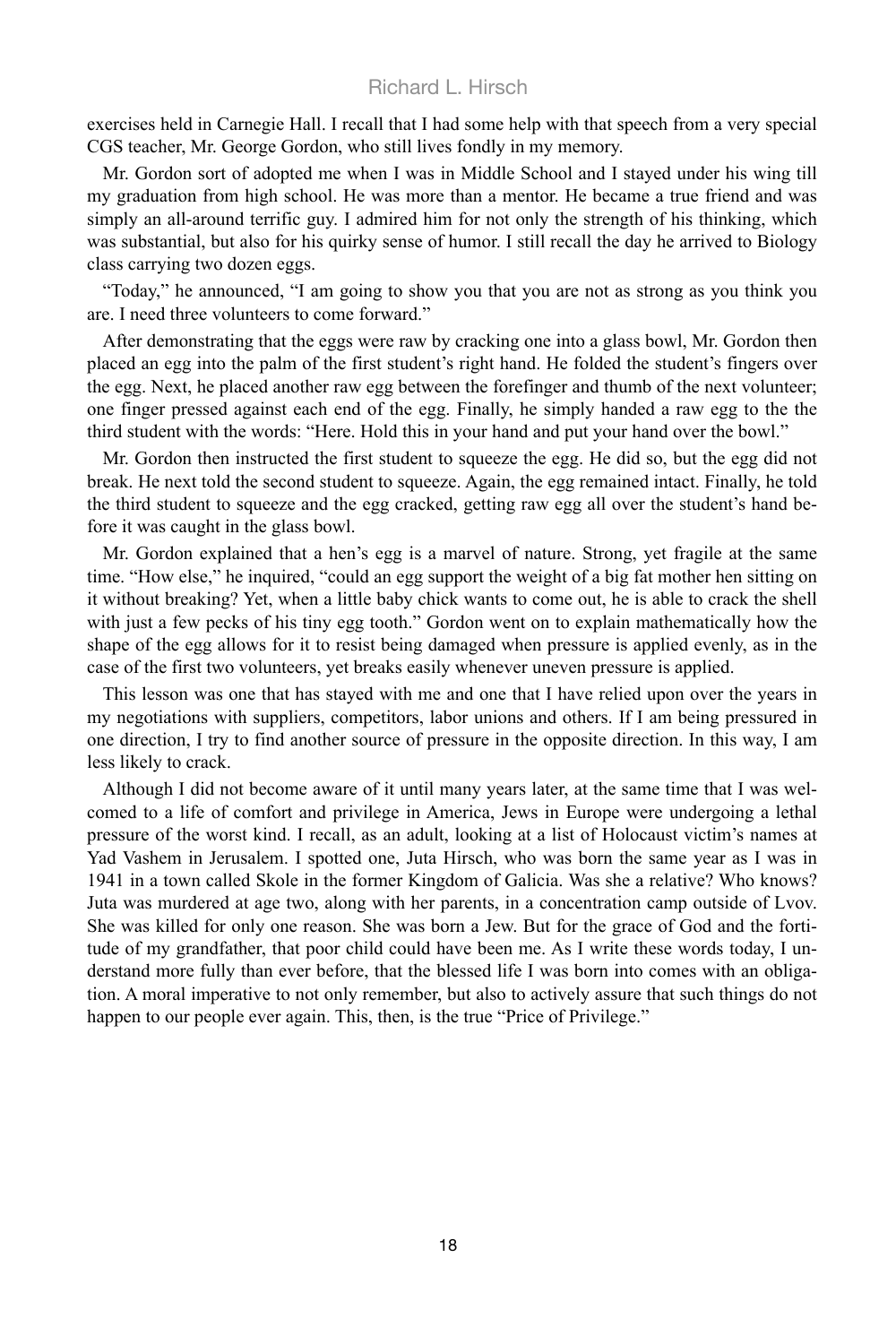# CHAPTER THREE THE COLLEGE KID

*"Educating the mind without educating the heart is no education at all."*

— Aristotle

# I

am not sure if I was an early bloomer or a late bloomer, but I know for a fact that I bloomed at CGS. After my Bar Mitzvah, a time when some young teenagers start to slack off, I went the other way, studying Latin and French and earning top grades.

Being one of the tallest kids in the class, I played a lot of basketball and I loved the game. But, as it would do often during my formative years, my Jewish observance created complications. Most of the games were on Friday night, Shabbos. While a rabbi might find it objectionable, my parents did allow me to play basketball on Friday afternoons after school. But I was not permitted to violate the sanction against riding in a car from sunset on Friday through sunset on Saturday. This prohibition is based on the fact that igniting a fire on Shabbos is strictly forbidden and by driving a car, you are causing the spark plugs in the engine to create combustion.

While I was able to ride public transportation or be transported by car to various venues to play in the Friday afternoon basketball games, I was unable to ride home since it would be dark by the time the game was over. Hence, I was forced to walk home from each basketball game — often between twenty and thirty blocks — to join my family for Shabbos dinner.

I was taught to be "*Shomer Shabbos*." The term means "Watchman of the Sabbath" and it refers to Jews who observe *Halakhic* law strictly in terms of the Shabbos, *Kashruth* (dietary laws) and all the *mitzvot* (commandments). This meant sacrifice. I was unable, for example, to attend my high school graduation party since it was held on a Friday night. While CGS was mostly populated with Jewish kids, only a handful, like me, were *Shomer Shabbos*.

Once I realized that my basketball skills on the court were not good enough to be awarded an athletic scholarship, I began to lose interest in the game. By my senior year I was no longer a member of the varsity team and like most high school seniors, I was, by that point, concentrating on getting into college. I also faced an obstacle on this front. That obstacle was my dad. He wanted me to stay in New York at all costs and, in deference to his wishes, I applied to Columbia. But at the same time, I also applied to Yale, Brown and U. Penn (the University of Pennsylvania) in addition to my anchor schools, Franklin and Marshall. I didn't really demonstrate a great interest in the latter two, so, not surprisingly, they rejected me.

I vividly recall sitting for my interview on a Thursday in the Columbia Admissions office. The following Monday I received a phone call that I had been accepted! Not only was I contacted by Columbia, but, in a highly unusual move, they contacted the principal at CGS and said: "Richard Hirsch. We want him." Although I have no direct evidence, it appears in hindsight that my overnight acceptance by Columbia had been pre-arranged by someone pulling the strings behind the scenes. Someone, such as Hen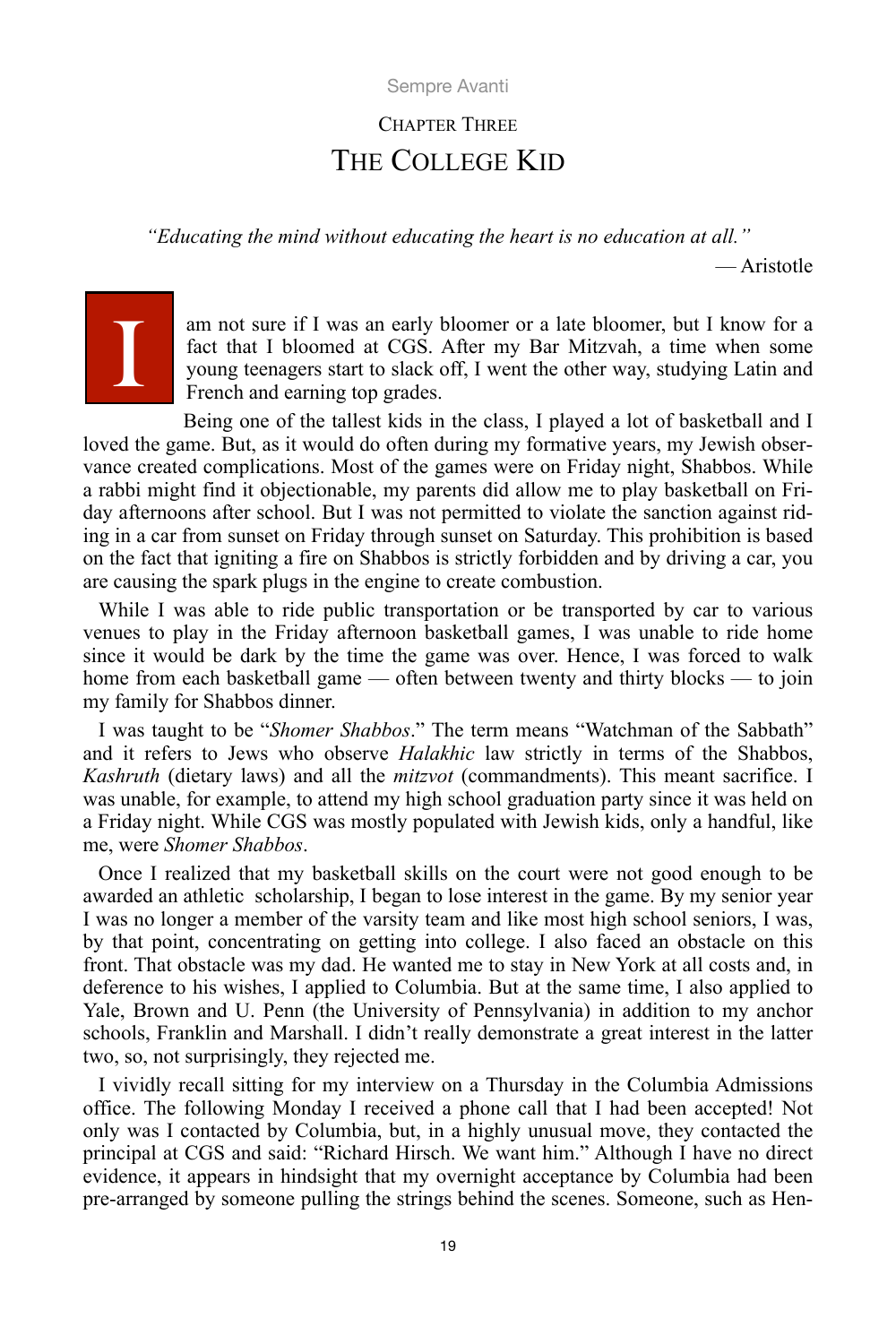ry Hirsch, who wanted his son to remain in New York and had the clout to see that it got done.

My mother, always my advocate, did not share my dad's desire to keep me close to home. Plus she was good friends with a professor at Brown. I was accepted there and decided to attend since its location, in Providence, Rhode Island, was only a two-hour train ride away. This was important because it meant I was able to often travel home for the weekend. During those times, my father was adamant about me being in synagogue on Saturday morning. As the synagogue's founder, he had a seat of honor near the Eastern wall close to the bimah. He would often twist around to make sure that his college kid son had made it to services on time.

My most salient memories of my freshman year at Brown are painful ones. I was in a bad situation that resulted in a good deal of misery and depression. I had been assigned to a room with two other freshmen who may have been Jewish, but, if so, they were so highly assimilated and non-observant that one could not easily tell. This made meal times problematic. Brown, of course, is not a Kosher school. So this meant I could not consume most of the menu items offered on the student meal plan. This also meant I had to obtain food from alternate sources and not break bread with my classmates. This alienation was heightened by the fact that I was in the habit of donning my *t'fillin* (phylacteries) and praying every morning. I wound up being forced to *daven Shachrit* (the morning prayers) every day hidden away in a staircase or an isolated corner of the hallway. The whole situation was awkward and uncomfortable.

Due to my religious observance, I refrained from taking courses that offered classes on Saturday and this fact resulted in non-stop academic issues. For example, several of the classes I did take scheduled final exams on Saturday. In consideration of my observance, I was permitted to arrange for each exam be administered on Saturday night after sunset. I would be placed into a room all by myself where I would remain until I completed the test.

By comparison, keeping kosher in this environment was a much bigger challenge. But little by little by little, and through the help of others, I met the challenges and managed to remain at Brown for four years without starving to death. One source of assistance was the local chapter of the Jewish student association known as Hillel. Hillel had an off-campus house with a small cooking area, but it was not a kosher kitchen. Fortunately, my father's company, Welbilt, was in the commercial kitchen equipment business, so he quickly arranged to have new stoves, ovens and refrigerators installed at the Hillel House. My mother located a Kosher chef who was hired to come to the Hillel kitchen once a week to prepare my week's evening meals and store them in the refrigerator. This was before microwaves became popular, so I ate most of my suppers cold. Of course, the Hillel meal was only one meal per day. For breakfast and lunch I had to fend for myself, selecting my food very carefully in the communal dining hall.

Shabbos was another story. I'm not sure how they made the connection, but somehow my parents contacted a well-known Jewish lawyer in Providence named Archie Smith. Smith also had a child enrolled at Brown and the family all kept Kosher. The Smiths lived two blocks from the Brown campus and they would invite me to join them for Friday night Shabbos dinner as well as lunch the following day. They essentially adopted me as their Shabbos son and for the four years I attended Brown, I could invariably be found at the Smith house on those weekends that I did not go home to New York. The Smiths became my surrogate religious parents and I will never forget the debt I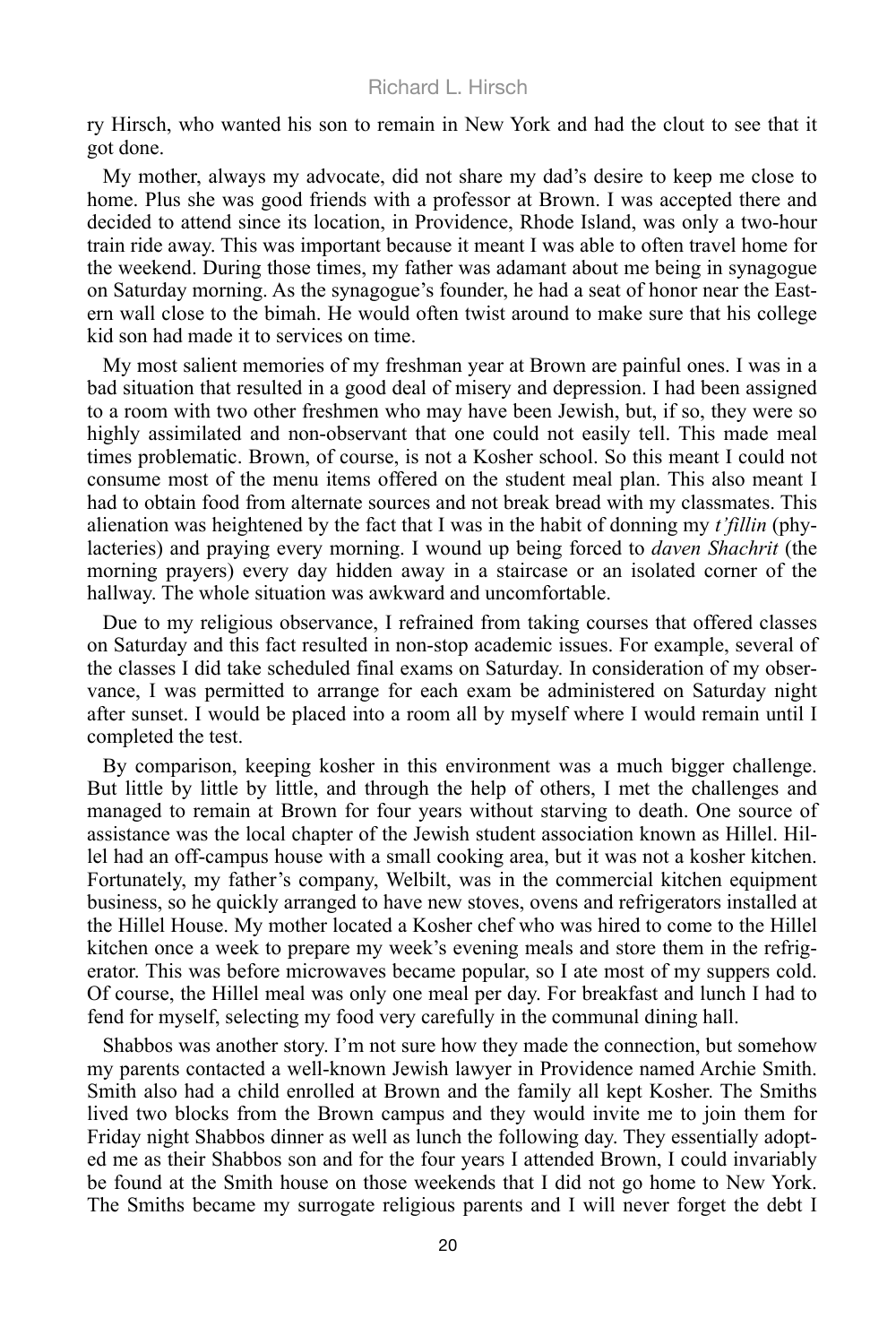owe them for their kindness and for making it possible for me graduate from an Ivy League college as an Orthodox Jew.

As mentioned, I was unable to take all the classes I wished because of the Saturday restriction and so, academically, I was just getting by. On top of that, I wasn't around the campus that much. I would travel home for every Jewish holiday, secular holiday and many weekends. This resulted in my earning poor grades during my Freshman year. Towards the end of the year, it was time for the traditional fraternity rushing rituals. I had made some friends and they encouraged me to try to get in to one of the better frat houses, Pi Lambda Phi. The problem was that the house was very exclusive and typically only accepted a handful of boys as pledges. With my lackluster grades and lack of social or athletic involvement, getting into Pi Lambda Phi was next to impossible. Guess what. I got in. I suspect they checked out our family's net worth and determined that accepting me might result in a sizable pay off down the road. They weren't wrong.

Pi Lambda Phi, or PiLam, as it was known, was founded at Yale at the end of the 19th century. It opened a chapter house at Brown in 1929 that remained open through 1963. During my junior year, my frat brothers and I became unhappy with the national PiLam organization and decided to disaffiliate. While not a Jewish fraternity, per se, there was a large contingent of Jewish students both back then as well as today. Some of the more illustrious PiLams over the years included sportscaster Howard Cosell, filmmaker Stanley Kramer, composer Richard Rogers, Senator Arlen Specter, Baseball Hall of Famer Sandy Koufax, businessman Mark Cuban and Baseball Commissioner Bud Selig. We eventually re-affiliated with another national fraternity, Alpha Pi Lamda. Hence, today I am the proud owner of not one, but two engraved fraternity paddles.

I moved into the PiLam house at the beginning of my sophomore year knowing only one other pledge. I had previously selected him as my roommate during my freshman year. As it turned out, my-roommate-to-be did not return to Brown in the fall, so I was left unattached. There was only one other pledge who likewise had lost his roommate resulting in the two of us "accidentally" bunking together. This was my "*shiddach*" with the person who would eventually become one of my closest friends and my most trusted business colleague, Larry Gross. Ironically, at the end of my sophomore year, when everyone was afforded the opportunity to switch and pair up with a new roommate, the only two fraternity members who opted to remain together were Larry and me.

It did not take long to discover that Larry was not only incredibly intelligent, he was a person of great integrity. He and I formed a bond that was strengthened as we both became highly involved in the affairs of the fraternity, both serving as officers. Larry was elected president of the Faunce House Board of Governors, Brown's student union, and an officer of the student government. He was very helpful to me when I was setting up the kosher kitchen at Hillel, as I'll explain a bit later. Larry and I found that we worked well together on projects and programs and often spoke about joining forces in the business world later on. Meeting Larry Gross was undoubtedly one of the most positive outcomes of my attending Brown University.

Larry's father was a journalist and a member of the Washington press corps. He was also a Navy man and had encouraged Larry to apply for a Naval ROTC scholarship, which resulted in the Navy paying for Larry's college education. Upon graduation, Larry received a commission in the regular Navy and served for two years aboard the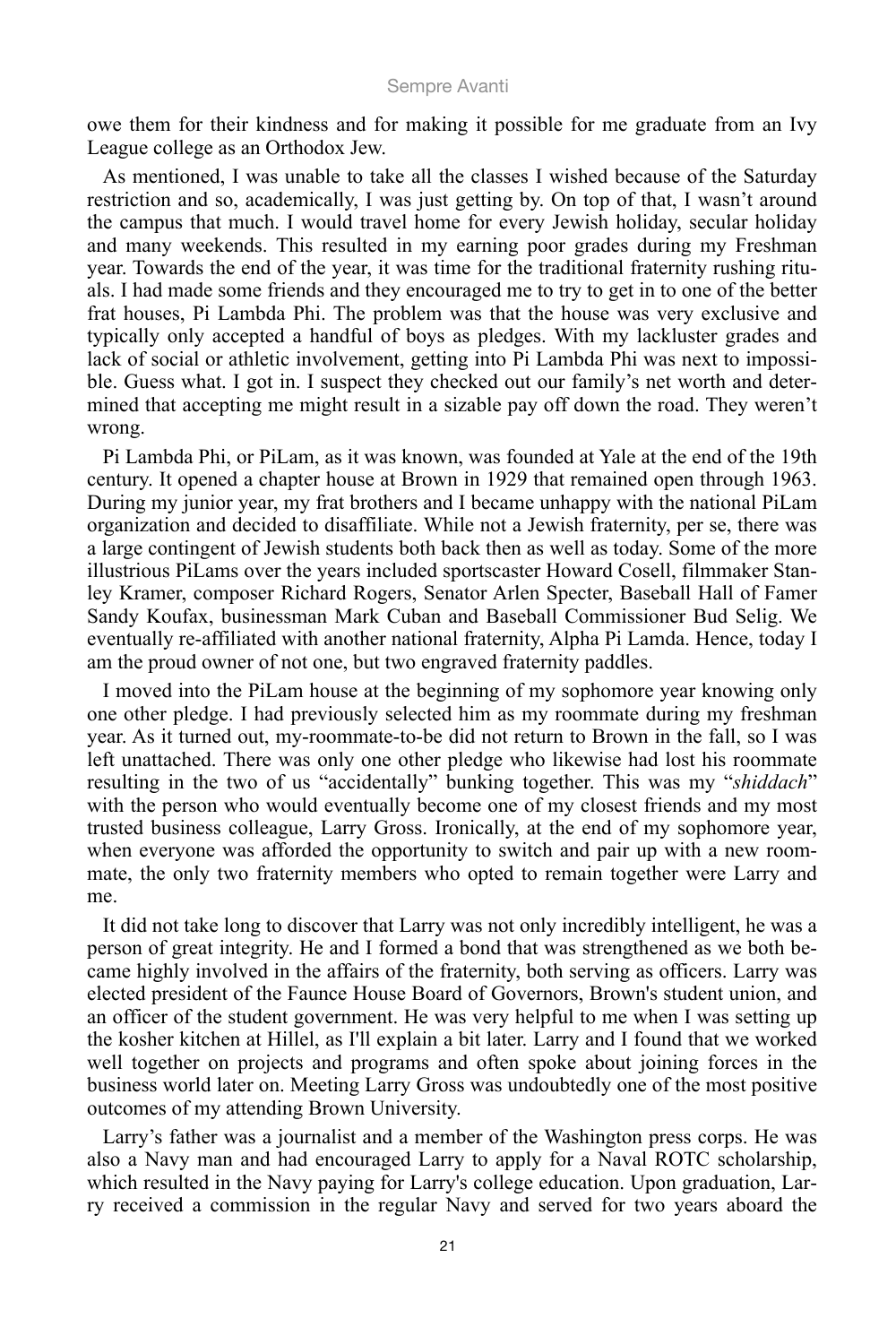famed naval destroyer, the USS The Sullivans. He spent the remaining two years of his service working in communications security at the Office of the Chief of Naval Operations in Washington DC, during which time he was able to attend Georgetown University law school. It was during those years that Larry developed and honed his considerable organizational and management skills.

I had stayed in communication with Larry during his Navy stint and when he was discharged in 1967 I presented him with an offer. At that point I was pretty much running the show at Wellbilt and I explained to him that the company was in dire straits financially. I told him I needed a capable team to help me turn things around, and asked if he would consider moving to New York to join me. To my good fortune, he agreed.

Larry's first assignment was in Human Resources where he gained an overview of our company's operations which at that time consisted of a one million square foot metal-bending factory in Queens with a workforce of 1100 employees. He deftly handled our collective bargaining negotiations with the Teamsters and the various other labor unions we were required to deal with. These skills would become vital in later years as together we negotiated mergers and acquisition deals that would result in our company's rapid growth.

The following year, after I had assumed the CEO title, I realized that if I was going to be successful without burning myself out, I would need someone capable and trustworthy to serve as my right-hand man and occasional surrogate. I immediately decided on Larry and asked him to assume the title of Assistant to the President. Happily for me, he again agreed. Larry and I would go on to successfully run Welbilt together for many years and I am proud to say that his ability and friendship were key to our many achievements and our ultimate success.

Living in the frat house did not make the challenge of keeping Kosher any easier. Once again, my father came to the rescue. He wanted to make sure that I was able to stick with the dietary laws and not be tempted to give them up at college. As mentioned earlier, Henry had a close relationship with Cantor Bernard "Barney" Bloomstein at the Fifth Avenue Synagogue. Cantor Barney, who worked for free at the synagogue, was the owner of Bernan Foods, a manufacturer and purveyor of Kosher canned foods such as stuffed cabbage. My father had arranged for Barney to send me regular care packages in the mail filled with Kosher food items that I could store in my room. This at times proved humorously problematic. I remember being called to the house telephone.

"Is this Richard Hirsch?" asked the distraught voice. I said that it was.

"This is Mr. Carlyle at the post office and we received a package addressed to you," he stated hurriedly.

"Do you want me to come down and pick it up?" I asked.

"No, you can't do that," he replied.

"Why not?"

"Because it exploded," he exclaimed. "We've got this damned gunk all over the post office (referring to the stuffed cabbage) and it stinks to high heaven. We'll get it cleaned up, but tell whoever sent that to you not to send stuff like that in the mail anymore."

I agreed to do so, but I knew they would keep on sending it anyway.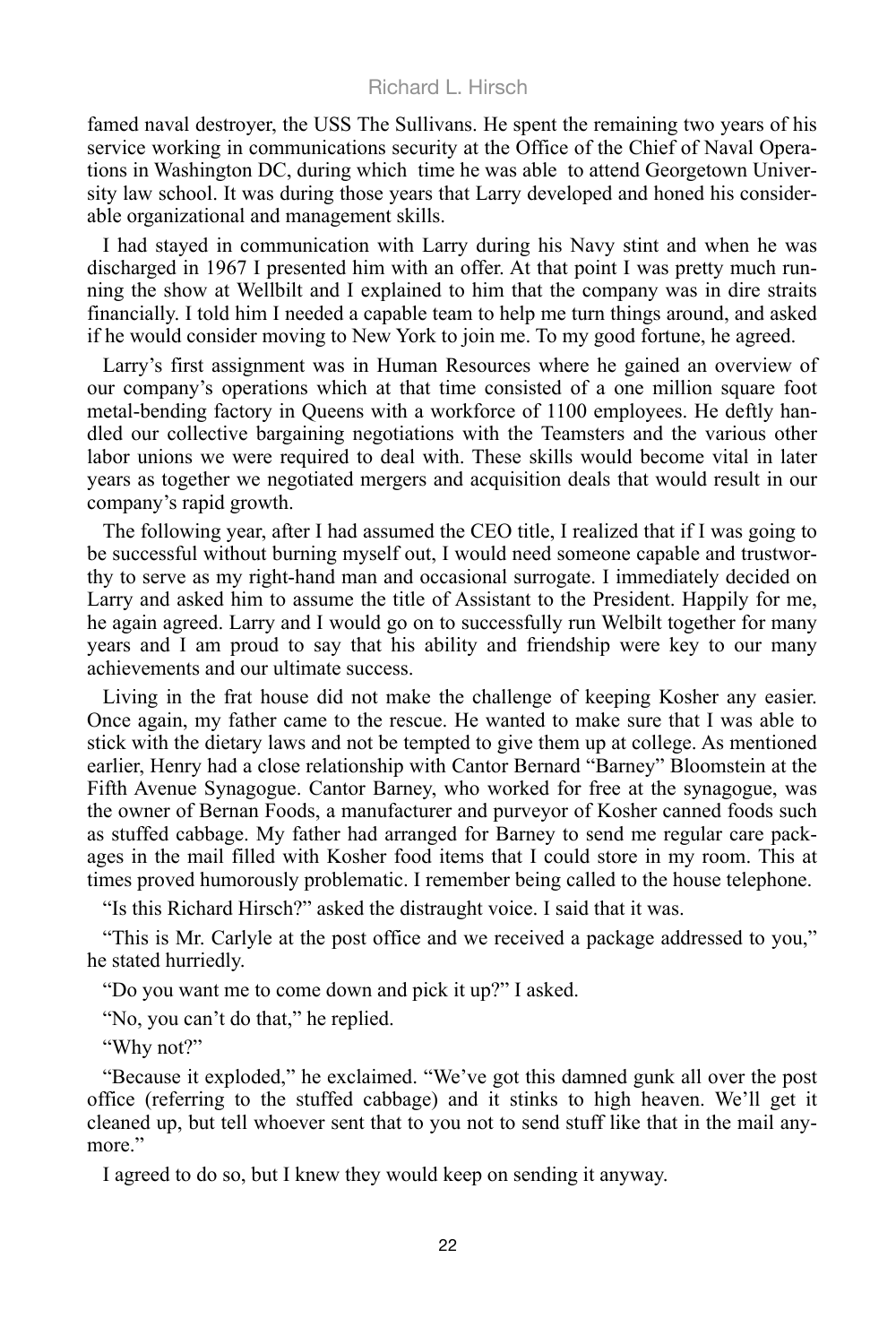In addition to the care packages from Barney, I would also bring back boxes of food after each visit home. My parents had a live-in cook who would prepare meals for me that I would wrap up and bring back to my frat house room. The problem is that in the beginning I had no access to a refrigerator and I was afraid the food might spoil if it wasn't kept cool. So since it was winter, I decided to place some of the food outdoors on my window sill, hidden out of sight under some tree branches. But I would not always remember to bring the food back in.

I recall getting a call from the school groundskeeping office in the spring. Someone had complained about some debris stuck to the outside of my window at the PiLam house. Evidently I had forgotten some packaged food items outside and the birds had eaten it, leaving behind the wrappers which had become frozen to the famous ivy vines that covered the brick walls of our building. I managed to clean up the mess and swore to get my hands on a proper refrigerator.

Over time I began to build up a support structure that I would rely upon to make it possible for me to matriculate as an observant Jew at Brown. Among the most supportive was one of the school's pastors, Charles Baldwin. Pastor Baldwin had a great deal of respect for my adherence to Jewish law and he sort of took me under his wing during my years at Brown. He was extremely helpful when I needed to arrange for time off to observe Jewish holidays, for example. He had an inside track with the school administration and could get just about anything done.

Many years later, in the 1990's, Hillel wanted to recognize me for my support and proceeded to dedicate a kitchen in my honor. I decided to express my gratitude to Charles Baldwin by placing his name on the dedication plaque. He had retired from Brown by this point, but he somehow heard about my gesture and sent me a beautiful note of gratitude.

Not everyone was cooperative, however. The head of the Hillel program was not all that crazy about the new Kosher kitchen equipment we had installed. But in the end we convinced him we had done the right thing. Whereas we started out with only three students: a Brown guy, a Bryant College student and me, eventually they were attracting dozens of kids to the best Kosher kitchen in town. Although the Kosher kitchen has expanded over the years and is still active today, it did so despite, not because of, the support of the Hillel administration.

My years at Brown were devoted to obtaining a classical liberal arts education. My major was Philosophy which was also filmmaker Woody Allen's major. at CCNY.

"I got kicked out of college," he quipped, "because during a Philosophy exam I was caught looking into the soul of the student sitting next to me."

Because of my screwed up schedule, twisted to accommodate my Shabbos observance, it was necessary for me to attend summer school at Harvard to make up some classes, such as chemistry, that I needed for my degree.

What I found at a Harvard was a very different sort of chemistry. I'm referring to the type of chemical reaction that occurs when man meets woman and heat is generated. More about this in a future chapter.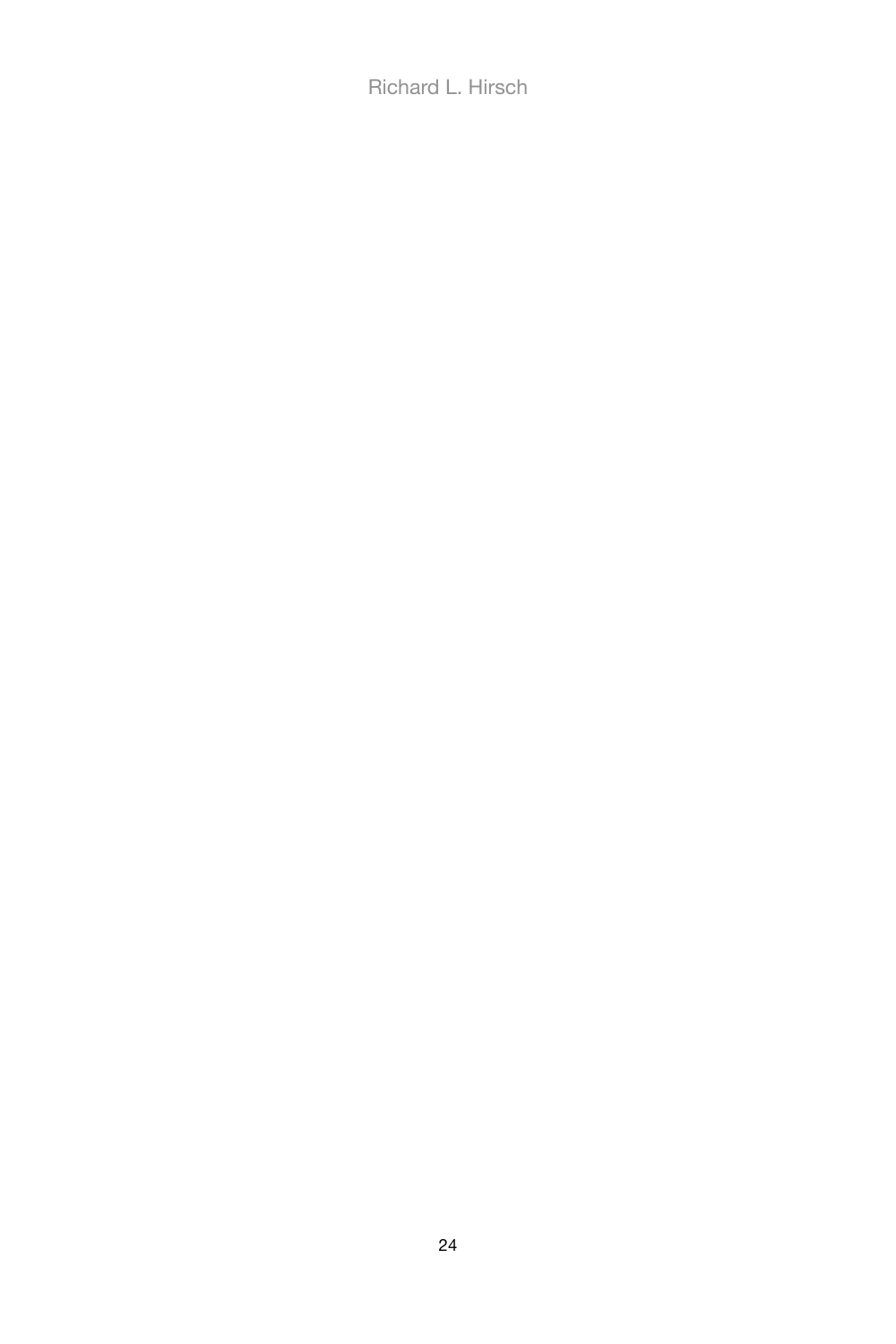## CHAPTER FOUR THE PRICE OF PRIVILEGE

*"The more privilege you have, the more opportunity you have. The more opportunity you have, the more responsibility you have."*

— Noam Chomsky



ue to an erratic schedule caused by my commitment to religious observance, I found myself needing to catch up academically after my freshman year at Brown. I had the good fortune, if only for a short time, to attend Harvard to try and make up some needed credits. I learned that if I signed up for Chemistry during summer school at Harvard, and passed the class, I would not need to take Chemistry at Brown. I wasn't very fond of Chemistry or Biolo-

gy, so this solution appealed to me.

As luck would have it — bad luck, that is — I was placed into a class filled with Harvard pre-med students who all simply sparkled at Chemistry. I was struggling along, lost in a sea of bunsen burners, test tubes and over-achievers. I managed to finish the course, but was in so far over my head that I decided to throw in the towel and skip the final exam. Astonishingly, Brown decided to accept the credits from Harvard based on the fact that I had survived the entire tough, pre-med chemistry course. I'm happy to report that good luck also prevailed during my Harvard summer, as it was there that I met the future Mrs. Hirsch. Like me, Joyce Finker was taking a summer class at Harvard to supplement her studies at Syracuse.

 One day I noticed a very striking girl sitting on the steps of the Harvard Library talking with a friend. Although I walked around them several times and was clearly noticed, I was ignored by both. Fortunately, a short time later I attended a mixer and both of the girls were there as well. Joyce was tall, very attractive, and had a certain presence that made her stand out in a crowd in an elegant way. I struck up a conversation with her and learned that Joyce's friend was a girl named Fran, who was seeing a fellow named Benji Brown, a good friend of mine from New York. It wasn't long before we were all double-dating. In those days, our family would spend summers in Atlantic Beach and Joyce's family lived in the scenic Five Towns community of Hewlett Park nearby. This allowed us to connect repeatedly over the summer breaks. During school semesters, we maintained the relationship on a long-distance basis, cemented by Joyce's beautifully hand-written letters.

Joyce was a true academic achiever and managed to obtain her bachelor's degree in just three and a half years. As my own graduation approached, I naturally began giving some thought to my future. I had a good-looking girlfriend and an Ivy League education. What more could any guy ask for in life?

My father and I were not in the habit of having heart-to-heart discussions, so I was a bit surprised when he informed me that he wanted to have a talk one Shabbos after services. He got right to the point.

"So, Richard. What are you going to do now?"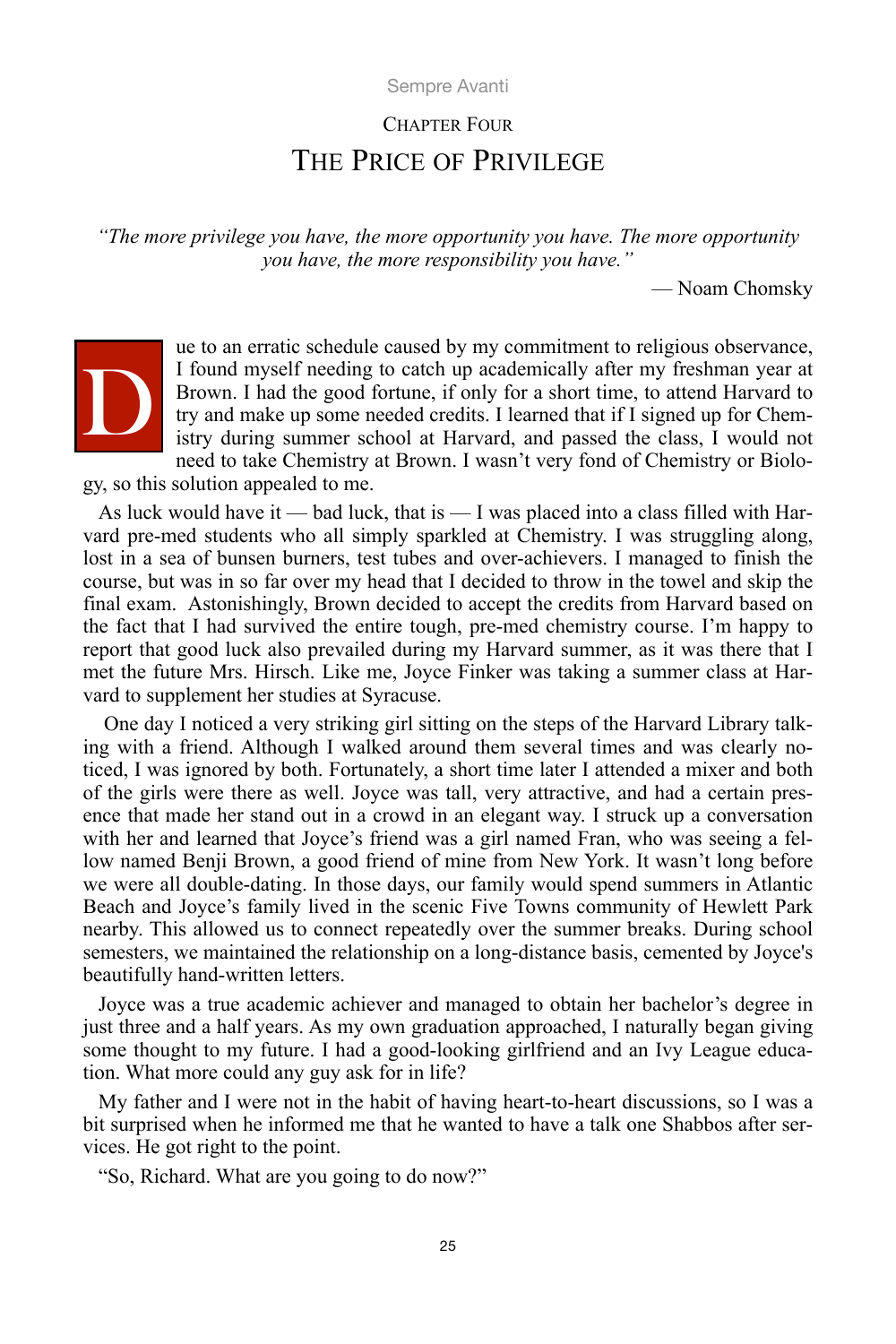"Well, Dad," I replied, "I'd like to take some time off and travel. You know, see the world." This was a few years before the Vietnam-era military draft got rolling, so I was not at risk of seeing the world from the inside of a Humvee in Danang. "You don't need to do that," he said, sweeping the idea aside dismissively with his hand. "Come to work at Welbilt. Full-time."

I had worked at the commercial kitchen equipment company my father had founded during a portion of my Junior year and I found that I liked it. The work was interesting and there was little pressure.

"That sounds fine, Dad," I said. "But I'd really like to take some time off before settling into the job. You understand." He pondered this a minute as if this statement somehow "did not compute" with his ingrained work ethic. Finally, he said:

"Okay. Take two weeks off and then report to the plant." And that was that. End of chat.

The Welbilt Stove Company was founded in 1929 in Maspeth Queens, New York by my father, Henry Hirsch and his brother, Alexander, known by everyone as A.P.. The company achieved stunning growth through expansion and acquisition so that by this point, in 1963, it was producing equipment under such brand names as Frymaster, Delfield, Merrychef, and Merco. In 1955 Welbilt had acquired the nearly 100-year old stove-maker, Garland, making Welbilt the oldest player in the industry. A few years later, Frymaster landed its first food chain account with Kentucky Fried Chicken and has been making the Colonel's deep-frying equipment ever since.

When I arrived through the doors of its main facility, I was directed to the shipping department in the basement. It appears that my dad had recently seen the Broadway show "*How to Succeed in Business Without Really Trying"* which recounts the meteoric rise of an ambitious corporate climber all the way to the top spot as CEO. Hence I was to begin my orientation at the bottom of the totem pole in the shipping department. I again found the work enjoyable and interesting and after five months I was moved to another department. All part of my on-the-job orientation.

As I moved from department to department, I got an intimate glimpse of the inner workings of a large and complex industrial operation. Predating the show "Secret Boss," I did not reveal my identity to my co-workers for fear that knowing I was the boss's son would prompt them to treat me differently. Despite my wish for anonymity, my co-workers would sometimes figure out my true identity and then the fawning behavior would begin.

I was living at home with my parents during this period and spending all my free time with Joyce. But pretty soon, the Selective Service began rearing its ugly head. Not long after assuming the presidency in 1963, after the JFK assassination, Lyndon Johnson began his escalation of US troop levels in Vietnam. This required ramped up manpower and hence the draft was re-instated to fill the void. I soon felt the hot breath of the US Army breathing down my neck.

At that time, the Selective Service offered deferments for a variety of circumstances. I had graduated out of my undergrad student deferment, so one of my only options was to secure a marital deferment. Uncle Sam was only drafting young single men at that time. If you had a spouse, you were safe...for now. Joyce and I had spoken about getting married in a few years, but with this development we decided to move things up a bit and have the wedding sooner rather than later. Uncle Sam was my best man.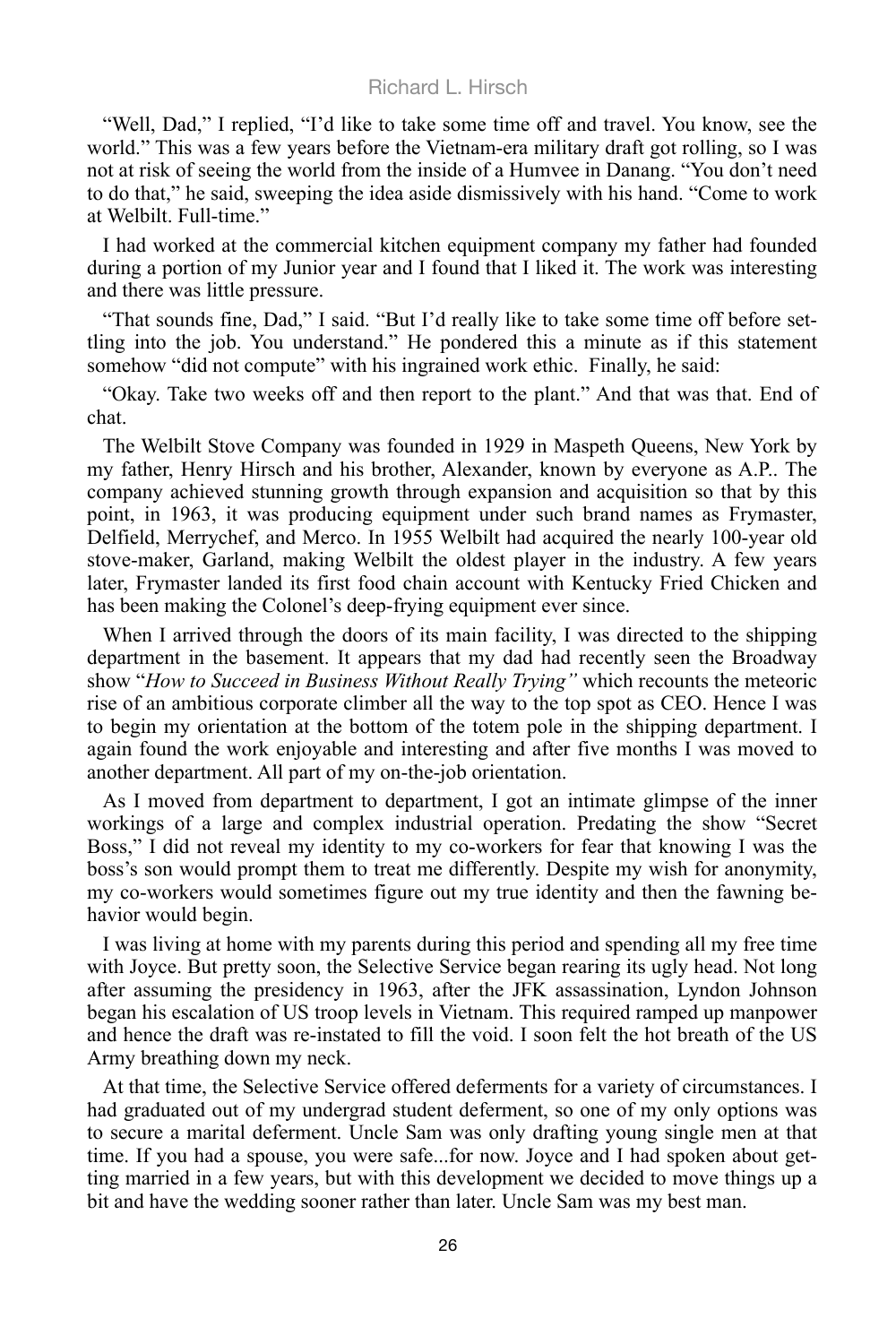There was no formal "down on one knee" proposal. Everyone had assumed for years that we would be married, so it was sort of a given. Among these was Joyce's father who, sadly, passed away shortly before our wedding and was unable to walk his daughter down the aisle. Nevertheless, the wedding was a joyful affair despite the circumstances, held on the Ides of March, 1964 at the renowned Plaza Hotel in Manhattan. Of course, in consideration of the fact that my bride was still observing the traditional year of mourning the death of her father, there was no orchestra or music of any sort.

Our first home was on Yellowstone Boulevard in Forest Hills, just over the Queensborough Bridge, near the Welbilt facility in Maspeth where I worked. And a mere twenty minutes from my parents' home.

I was definitely learning the ropes at Welbilt, but I was learning something more. I was now privy to seeing how my father spent his days. As mentioned earlier, these were the years of prime involvement with Fifth Avenue Synagogue. So I was not surprised to see him come in at around 11 am, after having spent four hours at the synagogue helping to run the place efficiently and effectively. Occasionally, I would stop by his office and observe how a good portion of his time was spent devoted to Jewish causes. As his reputation as a philanthropist grew, more and more solicitors would come through the door. Among these were the steady stream of *shnorrers*. These were the bearded, black-hat rabbis who came seeking a handout on behalf of their impoverished yeshivas back in Israel.

Perhaps my father's most favored charitable cause, before founding the Fifth Avenue Synagogue, was a school in the Kensington area of Brooklyn called Yeshiva Torah Vodaath. Billing itself as "the mother of the Yeshiva movement in America," YTV has been providing Torah-true education for more than a century. At the time my father became involved, the school was situated in a single building and had an enrollment of 150 students. Today, it occupies three hi-rises in Flatbush, while operating satellite programs in Monsey, Marine Park and Boro Park, and enjoys an enrollment of more than one thousand pre-school, elementary, high school students and rabbinic candidates.

My father became involved with Yeshiva Torah Vodaath through his friendship with two celebrated figures from that era: the well-known accountant, Louis Septimus, and a financial wizard who served as the regional director of the IRS in the 1920's, Harry Herskowitz. Herskowitz literally dedicated his life to the vision of building a Torah community in the United States and convinced many, such as my father, to join him in this crusade. Today the school is housed in the Harry Herskowitz School campus. It contains a dormitory that was underwritten by my father and dedicated to the memory of my grandfather, Louis Hirsch.

Another influencer who attracted my father to Yeshiva Torah Vodaath was the esteemed Lithuanian Rabbi Yaakov Kamenetzky who served as the school's *Roish* (principal) from 1945 to 1968. Reb Yaakov (as he was affectionately called) led American Jewry in issues of *halachic* (legal) and spiritual guidance until his death in 1986, when he was bestowed with the title of "*Chakima D'Yehudai"* (the wise man of the Jews). Today, Rabbi Kamenetzky's grandson, Rabbi Mordechai Kamenetzky serves as the Roish of the presitigious South Shore Yeshiva and Mesivta Toras Chaim in Hewlett, New York.

My mother was also deeply involved with Yeshiva Torah Vodaath. She had established a foundation in her mother's name, The Rose Getelson Sunshine Fund, whose purpose was to operate the school's summer programs as well as other projects. She,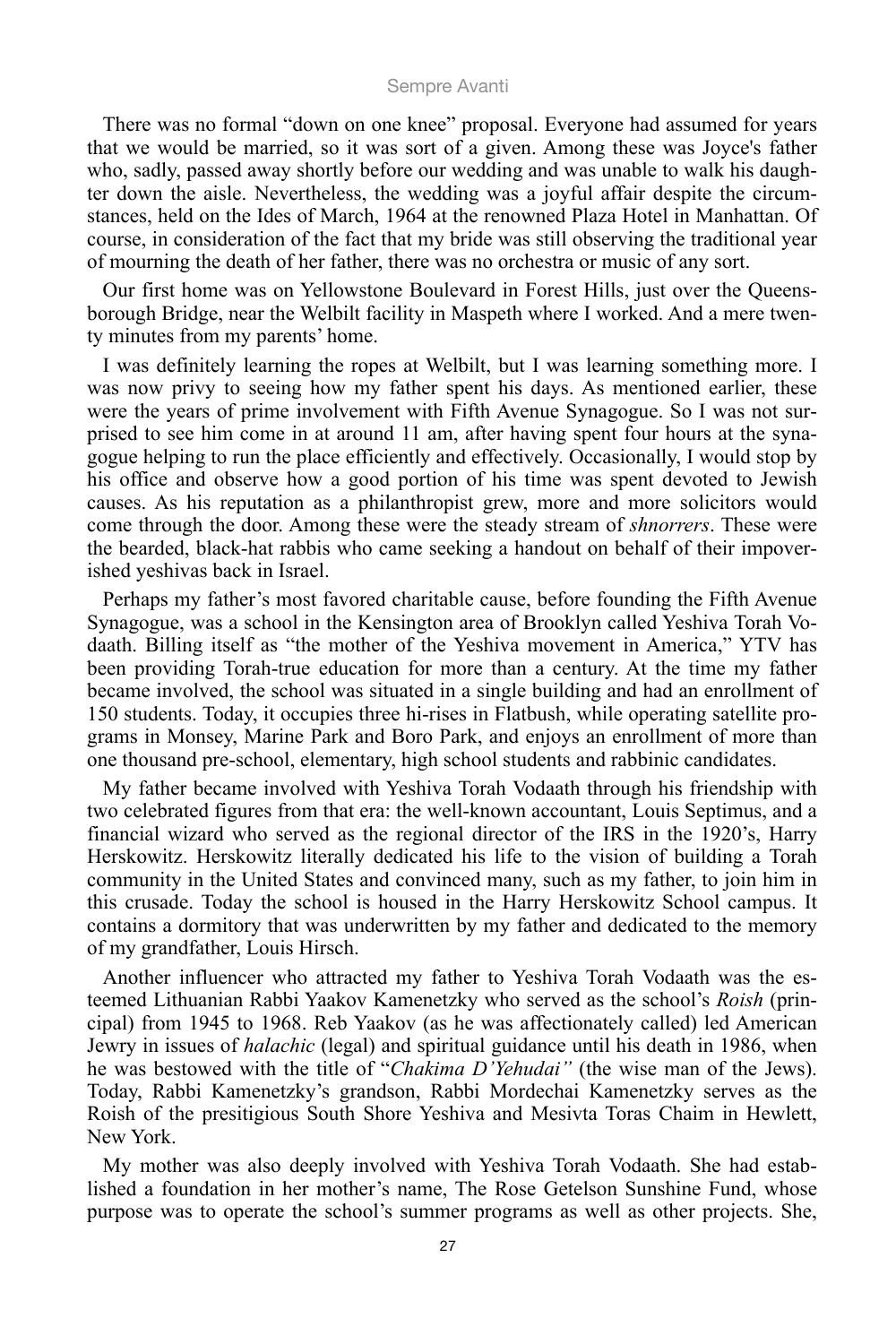along with two of her friends, would put together the summer programming each year. Bear in mind that neither of my parents attended this school, nor did any of their children. Yet, they became one of its primary benefactors.

My father's reputation for philanthropy preceded this period and even preceded my birth. He was so well known as a Jew of means and a willingness to help, that a nonstop flow of letters arrived to his door daily during World War II. Each letter contained a plea for his help to rescue a child, a family, or a community from the clutches of the Nazis. I recall him showing me one such envelope that contained a desperate plea from Europe. The sender did not know his address so he addressed the letter only to Henry Hirsch, USA. And it reached him.

My father had established a charitable foundation that he would employ to distribute gifts to those causes he supported. His greatest joy was sending out checks to people who contacted him for his help. He worked with many of the rescue organizations and those offering sustenance to Jewish refugees in displaced persons camps in Europe. While he never spoke about it, I suspect that he was involved in some clandestine operations below the radar, during and after the war, that sought to get Jews out of Europe and into Palestine.

During those years, my mother was a very effective fund-raiser on behalf of Jewish rescue causes. With her stunning good looks and sublime fashion sense, women would attend her functions just to see what she was wearing. Unlike my father, she was committed to more than the religious side of Judaism. She was more of an all-purpose Jew. Her support for Jewish causes often tended to lean towards the secular and domestic. She was very active in what was then known as the United Jewish Appeal (UJA) that raised money for Jewish social service programs in American communities. One of her pet causes was Project Renewal which, despite her non-Zionist leanings, she found meaningful. The program was jointly created in 1977 through the Israeli Government and the Jewish Agency under the leadership of Prime Minister Menachem Begin. Project Renewal had connected prosperous American Jewish communities with 140 disadvantaged ones in Israel. Donations collected would go directly from the US community to the Israeli one to which it had been linked. This project has since been dissolved.

Foremost in her work on behalf of Project Renewal was my mother's dedication to the community of Miftan Alon, outside of Tel Aviv. My mother was recruited as a Miftan Alon advocate by legendary Tel Aviv mayor, Shalom "Cheech" Lahat. Our family had issued a grant to Miftan Alon High School, an institution that caters to distressed students, ages 14 to 18, who have left, been expelled or have given up on the formal education system—some of them having emerged from prison. Through its educational, therapeutic, and rehabilitation programs, the school serves as a safety net and fosters students' vocational skills at a Function Center called The Lion  $\&$  The Turkey. We were able to supply their training kitchens with high-quality institutional kitchen equipment. In addition to providing underprivileged kids with job training in such areas as event planning and banquet cooking skills—skills they need in order to join the workforce vocational training also empowers students by cultivating a sense of confidence, responsibility, decision-making and other life skills. An after-school program called Pure Expressions also teaches students how to create beautiful Judaica items and jewelry.

The school features a full-service beauty salon used to train future stylists and beauticians. The facility was donated, at my mother's suggestion, by industrialist Ron Perel-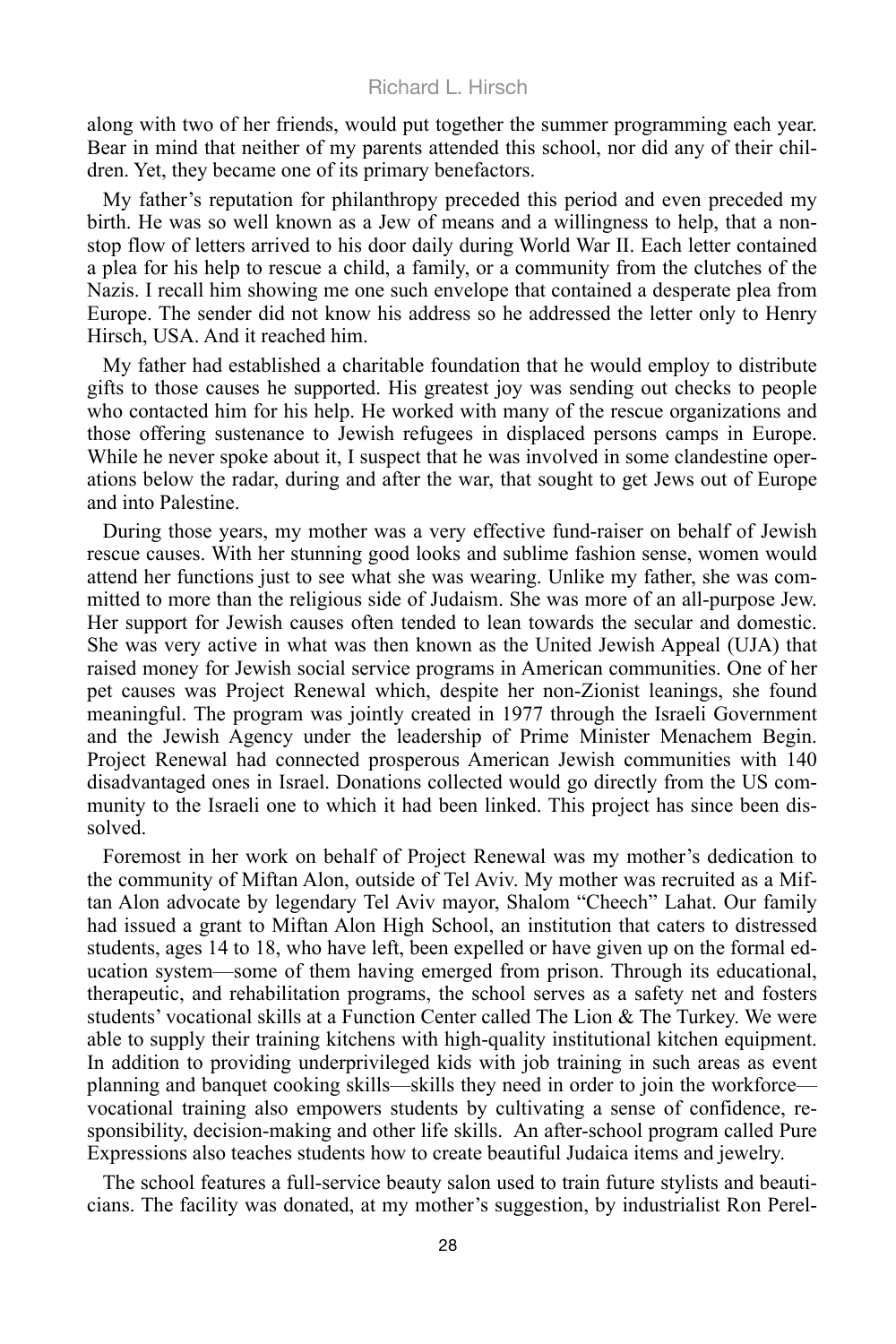man, who at the time, was a member of the Fifth Avenue Synagogue and a true friend of the family. Ron's support was very much appreciated.

In addition to vocational training and offering psychological therapies, the school also engages in preparing at-risk teenagers for military service. Without the benefit of such training, most of these kids would not be acceptable by the Israeli military (IDF). The school is sending dozens of students per year to the military and most are able to get their lives pointed in the right direction while in uniform. This innovative program proved so successful that it has been adopted all across Israel.

Miftan Alon was regarded as one of the crowning achievements of the Project Renewal program thanks to the efforts of Mayor Lahat and my mother. It still remains a very viable institution today, helping many underprivileged and abused students. My mother's dedication was recognized by the community when the names of my parents were affixed to a new community center. I recall traveling to Israel for the dedication ceremony as a teenager and listening to my father explain to me privately:

 "I don't usually like them to put my name on places I give money to," he counseled me. "I don't like it for two reasons. First of all, it's not the Jewish way. The highest form of charity, *tzedakah*, is when both the giver and the recipient don't know who the other is. The other reason is if they put your name on a building, once you're dead they take it off and replace it with somebody else's name. But I made an exception here because of your mother. She put so much hard work and energy into making this happen, I just couldn't say no when they came and asked me if they could do it."

Sure enough, my father's prophetic words came to pass. The community fathers did, in fact, recently remove my parents' names from the building. When I inquired about it, I was assured that this was done only for renovation purposes and there was no intention to permanently replace their names with those of others. Happily, a short time ago I received word that their names had been restored to their appropriate places, hopefully to stay.

The family has continued its support for this community to this day. We were instrumental in setting up an endowment fund at the Fifth Avenue Synagogue that purchased some property near the community center. Thanks to the congregants' contributions to this fund, the synagogue was able to turn the property into a beautiful park, just a short walk from the community center.

Although he respected her dedication, my father was not at all supportive of my mother's involvement in secular Jewish causes. His focus was on supporting the religious institutions, schools and synagogues, that were entrusted with passing our faith heritage on to the next generation. Myrtle would typically wait until Henry was out of the house before she took off for the UJA office. She also did not leave UJA literature lying around the house. She was not doing her charity work behind his back, exactly. But she simply did not wish to provoke any unnecessary arguments. The inverse was not the case, however. My mother was always extremely supportive of all of my father's philanthropic efforts.

It was in this way, via input from both of my parents, that my attitudes about the importance of philanthropy were shaped. Through my father I gained a deep appreciation for the sacred side of Judaism, while through my mother I was exposed to our culture's more secular dimension. I feel fortunate that I was provided with both sides since it allowed me to maintain a stabilizing balance in my own philanthropy — directing sup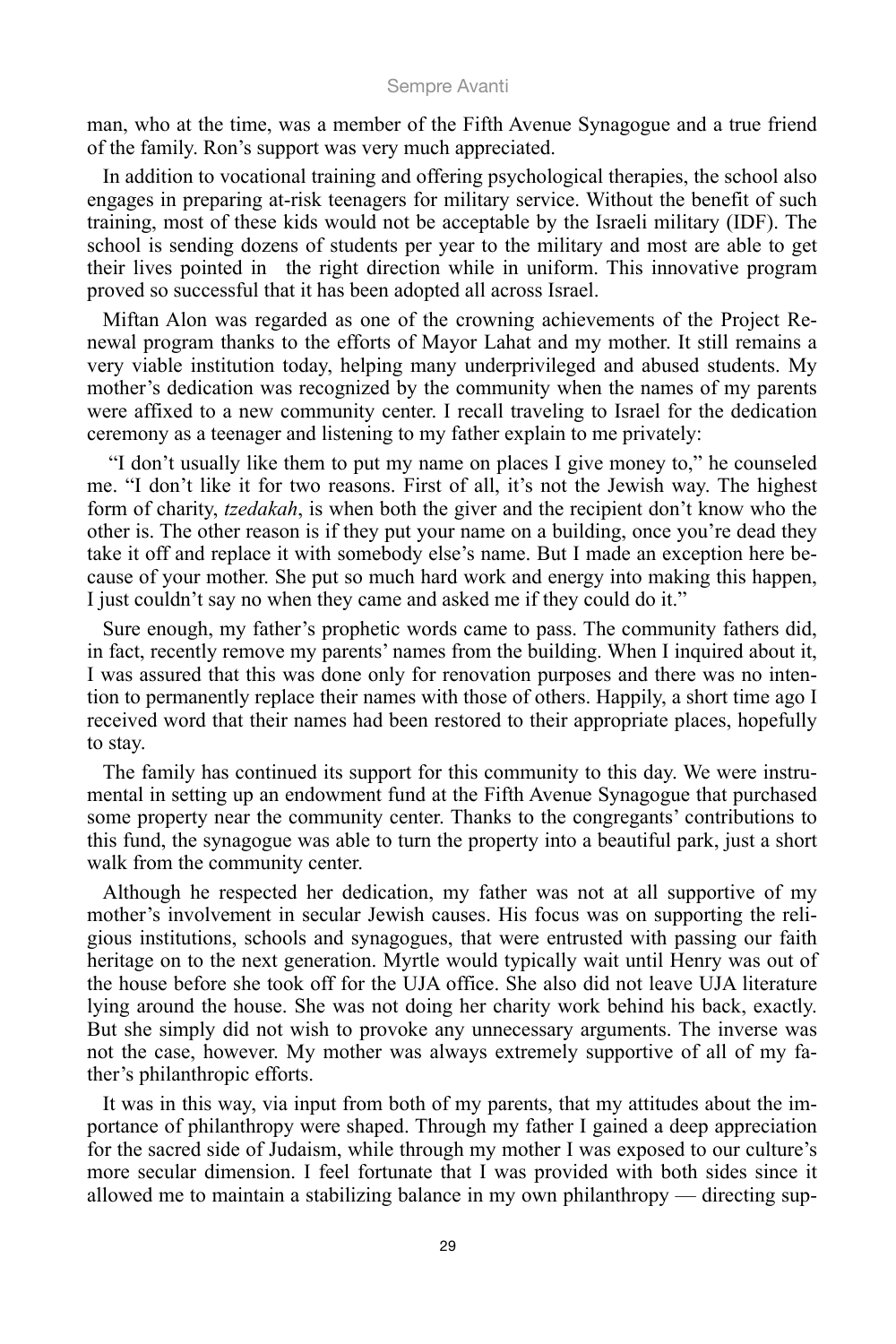port to both religious and to social welfare causes. I consider them both equally vital to the future of the Jewish people.

Even though my mother never attended college, she was a brilliant writer. And I mean that in the literal sense. She had a beautiful cursive handwriting. I recall sitting with her on Sunday afternoons, going over my essays in preparation for school the following day. She would write a sentence in her gliding script and then I would copy it onto my paper. It was my work, but with a little help from my mom.

While my father never graduated from high school, he managed to climb to great heights of achievement thanks to his own hard work and tenacity. He brought these same skills to bear when pursuing his communal activities. Given his stature in both the business realm and the philanthropic world, my parents would often host dignitaries at our home for dinner. The meal would be served by members of our live-in staff and unlike some parents might have opted to do, my folks never banished us from the dinner table when VIPs were invited. In fact, they would always encourage us to join them and participate in the conversation. Whether it was the mayor from an Israeli town, an Ambassador from another country, businessmen, writers, musicians, old friends, new friends or just extended family, we were always made to feel welcome.

I recall how, over a time period spanning fifteen years, my parents would host a huge Passover Seder each year at Grossingers, the famous Catskill resort. We would all be called to the table to begin the service, but while the men would take their seats, many of the women would linger behind in the lobby, waiting for my mother to regally descend the staircase. They were excited to see what she was wearing, and she never disappointed them.

While it was Grossingers for Passover in the spring of every year, we did not go there during the summer months. This was because we owned a sprawling thirty-five acre estate in scenic Ossining, New York and spent our summer holidays there. It was jointly owned by my father, his brother A.P. Hirsh and General Instrument CEO, Mike Benedict. It was a truly beautiful, fully appointed facility with a tennis court, a two-hole golf course, and arguably the largest privately owned swimming pool in New York, all situated on perfectly manicured grounds with formal gardens and groomed pathways connecting the residences. It also boasted a greenhouse that provided vegetables all summer long. My uncle A.P. and his family lived in the large manor house while we lived in a slightly smaller abode with a great view of the Hudson River. The Benedicts also lived in another house on the grounds.

There was one more structure on the estate. It was originally intended to be a guest house, but my father decided to use it for something special. He converted it into a *shteibel*, a small synagogue used for prayer and occasional Shabbos services. Of course, this sometimes presented a challenge. In order to hold a service involving the Torah, it is necessary to convene a *minyan* (quorum) of at least ten Jewish men over Bar Mitzvah age. If there were only nine or fewer present, the Torah could not be opened and the service could not take place. While all three of the property owners (Hirsch, Hirsch and Benedict) were Jewish, they at times had to scramble to come up with the needed additional seven. Usually, guests would visit over the weekends and the *minyan* threshold could be reached. But sometimes, they were forced to call the cops. My father had made friends with Officer Sam, a Jewish motorcycle policeman who patrolled the area. If they were a man short for a *minyan*, Henry would ring up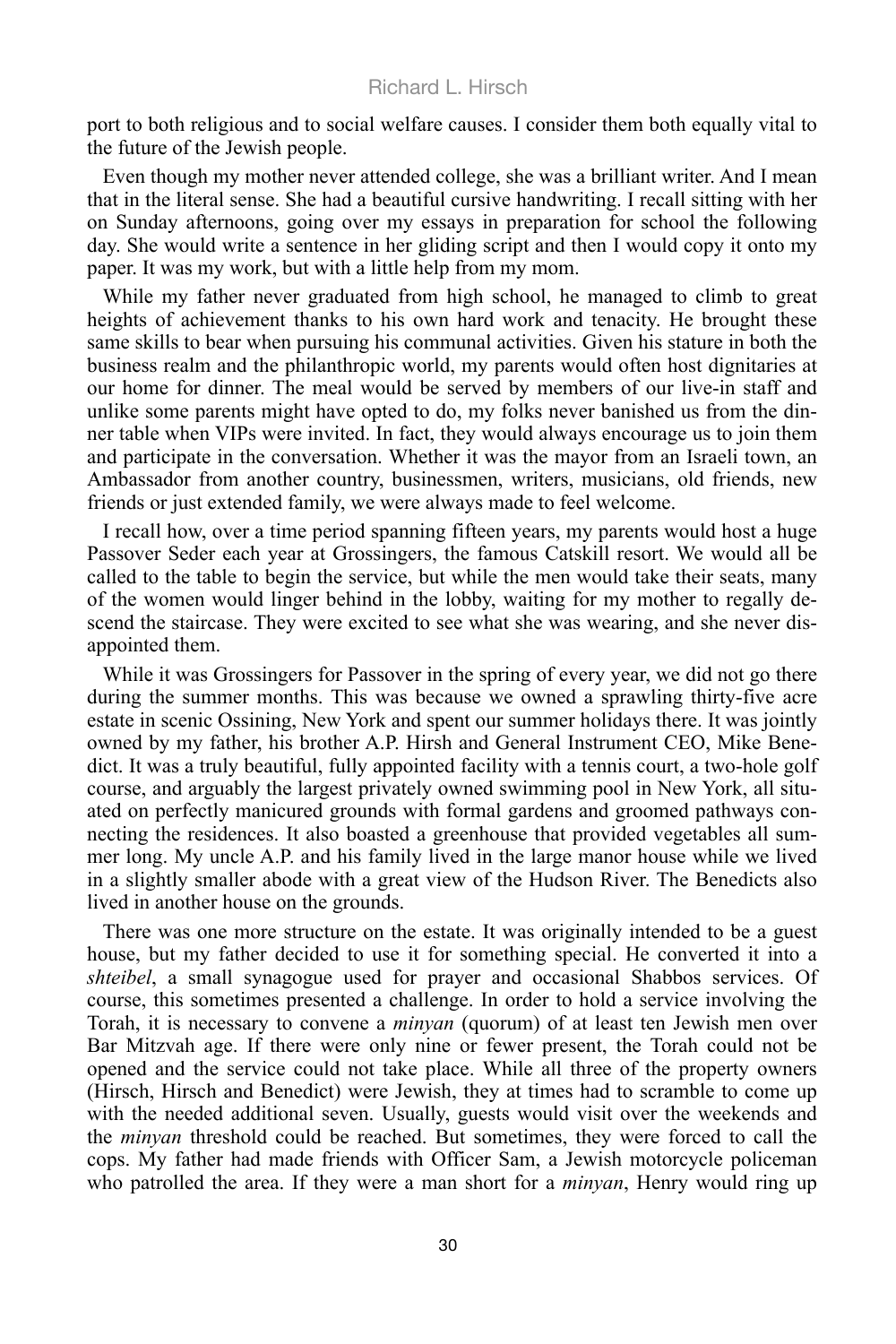Officer Sam and within a half hour, he would be there, *davening* in my father's private synagogue.

Being a police officer in Ossining was something of a distinction because the town served as home to the infamous federal prison known as Sing-Sing. This fact came into play when in June, 1953, the so-called "atomic spies," Julius and Ethel Rosenberg, were executed via the electric chair. I know this sounds like a scene from a movie, but I swear I remember the lights dimming in our house as the switch was thrown. Some claimed that the Rosenberg's were victims of antisemitism and, had they not been Jews, they would not have received such a harsh punishment. Historians today, however, agree that the Rosenbergs were truly guilty of espionage that channeled secrets about the US nuclear program into Soviet hands and it was this information that enabled the Russians to construct nuclear weapons that greatly exacerbated the Cold War threat of worldwide destruction.

But such worries were not on our minds during those lazy summers of my admittedly privileged youth. The place still shimmers in my memory as a sort of private country club. In fact, when they put it on the market in 1955, it was sold to an actual country club. Our family had gotten tired of the two-hour drive to Ossining and found a summer spot closer to New York City.

The one over-arching theme that identified my father, from the Ossining estate to his office in Maspeth, was his unwavering belief in the price of privilege. Whether it was helping refugees escape from terror in Europe or writing a check to a needy orphanage in Israel, my father paid that price often, and alway in a modest non-public manner. He had been afforded many blessings thanks to his hard work; thanks to the liberty and opportunities he found in America; and thanks to the grace of God. Such blessings came with a price tag that my father never hesitated to pay. These were values that I absorbed in my youth from both my parents and that have served me well throughout my life.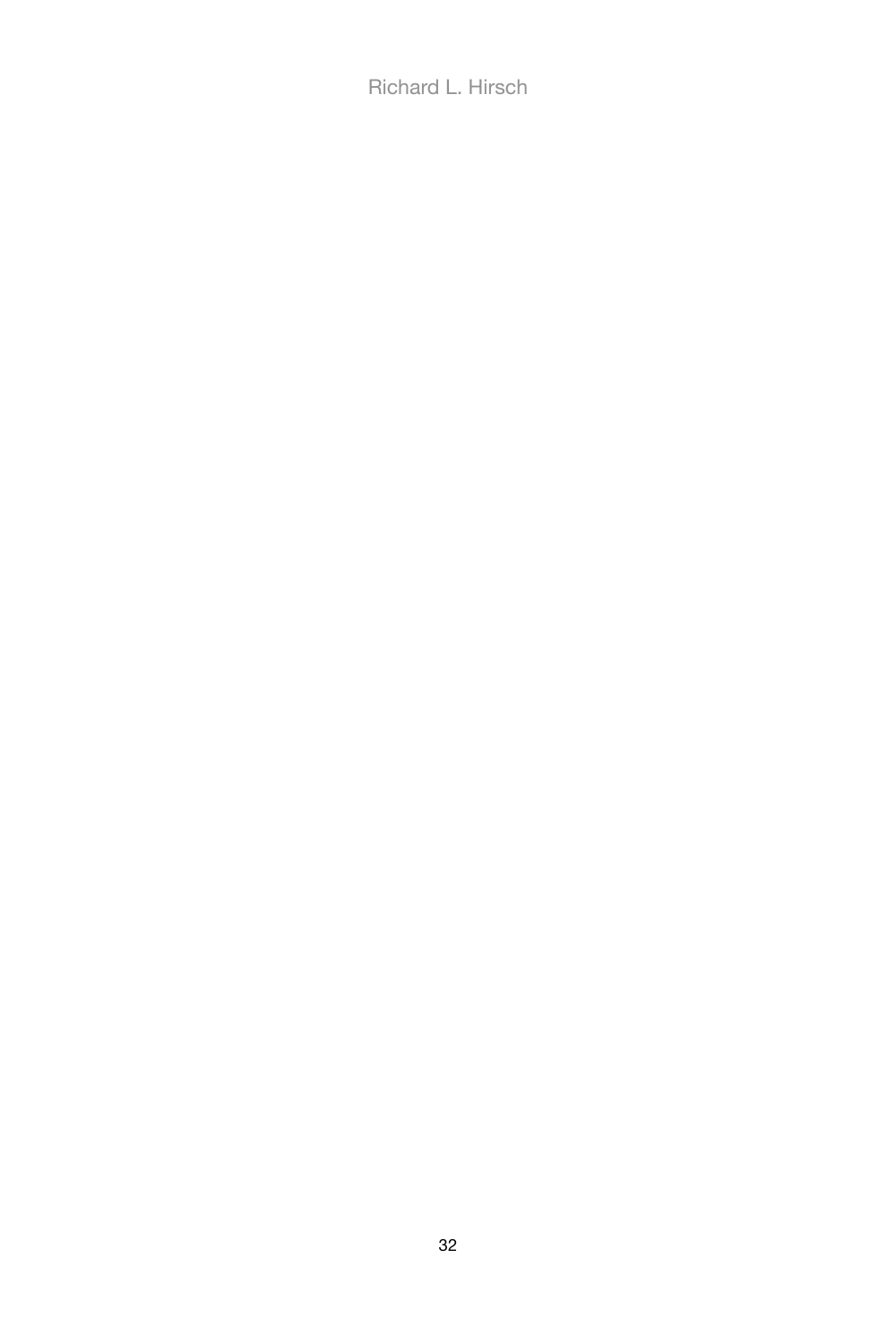# CHAPTER FIVE MY FATHER'S HOUSE OF WORSHIP

*"For my house shall be called a house of prayer for all nations."*

— Isaiah 56



s recounted elsewhere in this book, my father, Henry Hirsch, achieved spectacular financial success despite the Great Depression that held the American economy in its grip throughout the 1930's. One aspect to which he would often point as being responsible for his "Only in America" rise to riches was his close affinity to Judaism.

The more successful my father became, the more involved he became in Jewish affairs — both communal and spiritual. During the first five years of my life, when we lived in Lawrence, Long Island, my parents would, for example, host the Kiddush reception every Saturday after the Shabbos services at our local synagogue. By the time we left Lawrence after the war and moved to Manhattan, Henry was already well-known as a serious Jew who knew how to direct his generosity towards the synagogue. Hence, the leadership of the various congregations that dotted New York's Upper East Side soon came knocking on the door. After conducting his due diligence, my father decided to join Congregation Zichron Ephraim which is today known as the Park East Synagogue on 67th Street.

As recounted in earlier, Zichron Ephraim was founded in the 1890's as an Orthodox synagogue intended to counter-balance the rising number of Reform synagogues that had popped up to accomodate an influx of well-to-do German Jews who had moved into the area in order to flee the wave of recently-arrived "Oesten-Juden" (Jews from Eastern Europe). Joining with notable congregants such as author Herman Wouk, my parents and their cohorts, Leib and Hermann Merkin, led the synagogue through a period of rapid growth through the 1950's. But in 1958 the synagogue was rocked by one of Judaism's most venerated traditions. Divine Disagreement. It is this tradition of dispute and dissatisfaction that has accounted for the creation of almost every new synagogue in America. A group of congregants are unhappy with the this or that religious practice and decide to form a splinter group and thereby go on to found a new congregation.

This point was driven home to me in a most likely apocryphal story my father would often recount. It seems that the "Alte Rebbe" (old rabbi) was visited in his sickbed by a delegation of lay leaders from his synagogue. The president of the congregation spoke first.

"Dear Rabbi, we apologize for bothering you, but a matter of such urgency has come up that we have no choice but to turn to you in order to settle the matter." The old man's eyes opened as he nodded for the president to continue.

"Here's the problem. During every Shabbos service, when we get to the recitation of Sh'ma (Judaism's holy creed declaration), half the congregation stands up while the other half stays seated. The half who stand up yells at the sitters to stand and the sitters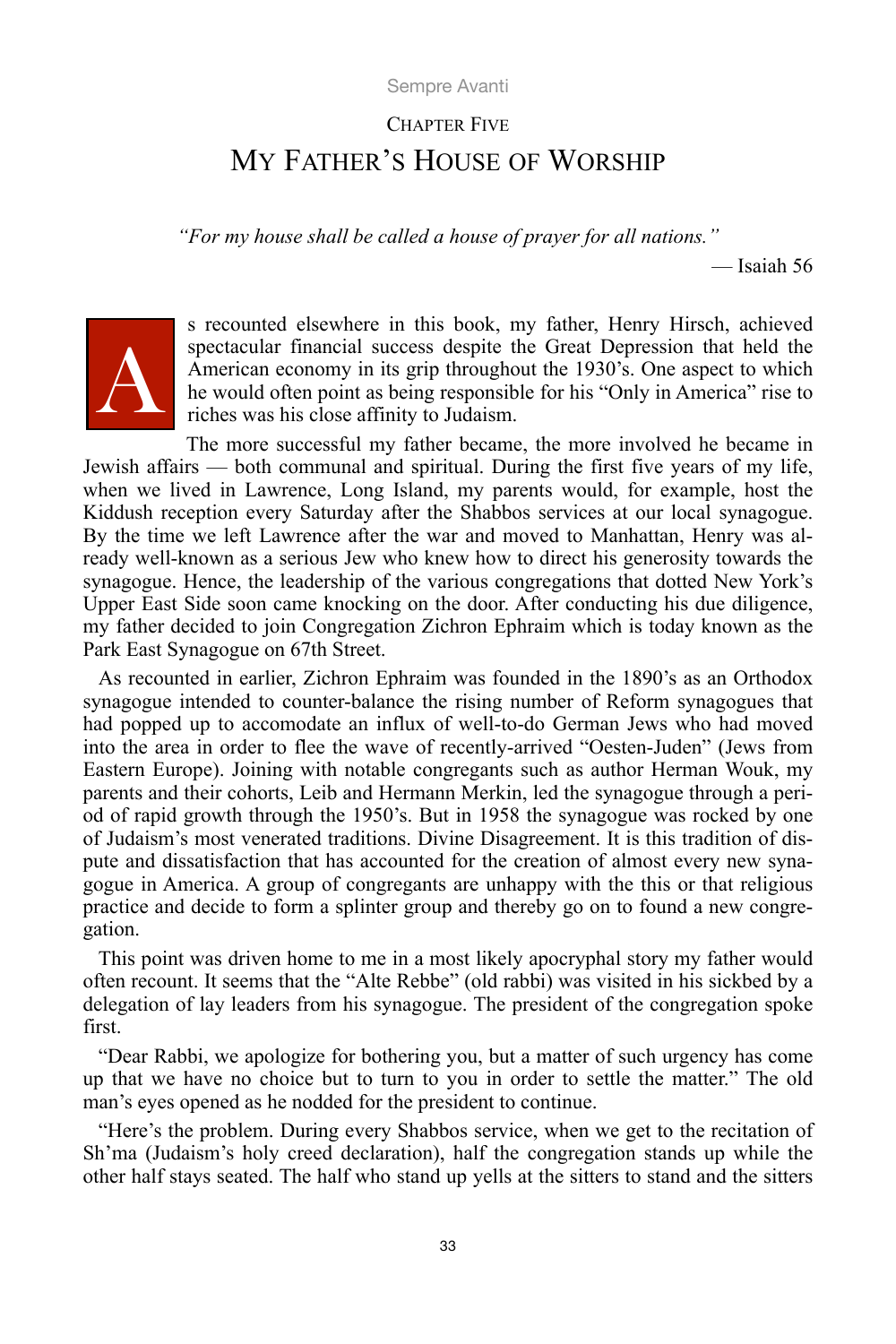yell at the standers to sit down. It's a mess. So we decided to come to you to learn what is the tradition. I, for one, believe that you should stand. Am I correct, Rabbi?"

The feeble clergyman struggled to prop himself up on one elbow and managed to say, as he waved a finger back and forth: "That is not the tradition."

"Aha," blurted the Chairman of the Men's Club. "You see. I was right. The tradition is for us to remain seated during the Sh'ma."

Again, the rabbi sat up a bit and muttered: "No. That also is not the tradition."

The three leaders looked puzzled at this and finally the head of the Women's Auxiliary spoke up: "But , Rabbi. It must be one way or the other. If we don't get this resolved we will continue to have complete chaos with half the congregation yelling and screaming at the other half all the time."

The rabbi sat up at this and announced: "Yes! THAT is the tradition."

The cause of the dispute at Congregation Zichron Ephraim was not about *when* to sit, but rather where to sit. When my father joined the synagogue, the area for women to sit during services was in an upstairs balcony. As the congregation grew and wished to appeal to younger, more liberal families, it was decided to permit women to be seated on the first floor as well as the balcony. Of course, men and women would still need to be separated via a partition wall, called a *mechitza*, that ran down the middle of the sanctuary. The purpose of the *mechitza* was to keep the worshippers focused on their prayers and avoid the distraction caused by a clear view of the opposite sex. Of course this introduced the perplexing problem of how high to make the *mechitza*. Should it only block the view when the congregants were seated or should it be tall enough so no glimpses may be gained even while standing? My father and his small crew argued vehemently for the taller partition, but in the end they lost the battle of the barrier. There was only one thing to do. Start your own synagogue.

Actually, by this point, my father was not particularly happy at Zirchon Ephraim and felt that belonging to a synagogue in a more upscale, secure neighborhood would benefit our family. He was not motivated in this regard by any sense of snobbery, but because he always fought to deliver the best of everything to his family. So he, along with a couple of his building buddies, went shopping for some suitable synagogue space. They found the perfect spot on East 62nd Street, between Fifth and Madison Avenues.

When my father's group broke away in 1958 to found what would become the Fifth Avenue Synagogue, it was not only other lay leaders who joined him. The spinoff group also included the synagogue's cantor. Cantor Bernard Bloomstein, known as Barney, was a close friend of my father's and when it came time to jump ship, Barney was definitely on board. In addition to chanting the liturgical prayers during services on a strictly volunteer basis, by the way — Barney was also a successful businessman. He owned and operated a kosher canned food operation. My father had often assisted Cantor Barney in his business ventures and hence had earned the hazzan's loyalty and deep friendship.

My father, Henry Hirsch, is listed as the visionary founding chairman of the Fifth Avenue Synagogue, while my mother, Myrtle was the founder of the Women's Club. They, along with the Merkin family, sought to create an institution that would embody the idealized values of Orthodox Judaism. But synagogues in those days fulfilled more than a spiritual mission. These founders wished to create a synagogue that would appeal to modern Jews who were immersed in the life of contemporary America. They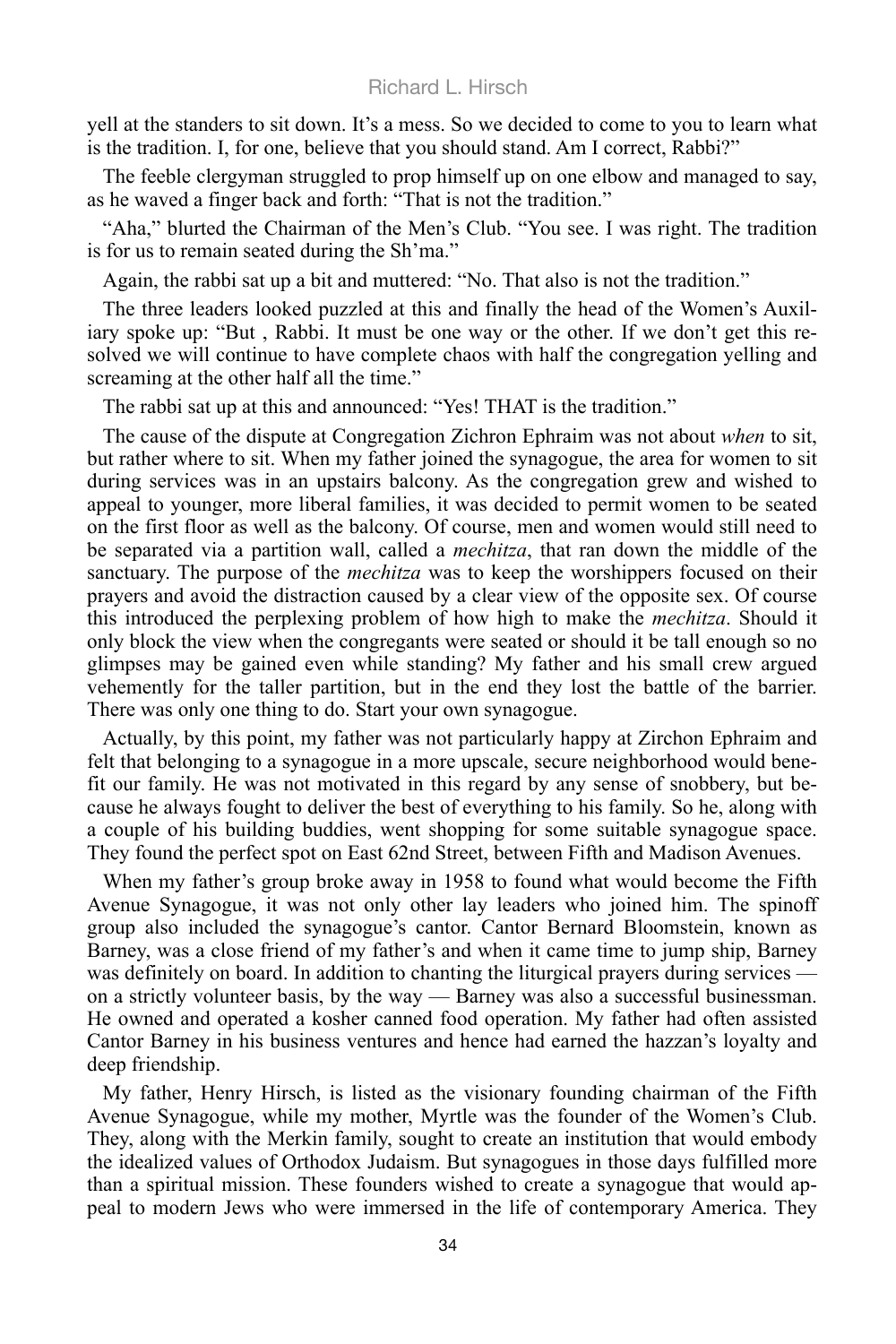wished to create an aesthetically-pleasing ambience that would provide space for social, educational and cultural activities as well as prayer.

Jewish tradition is guided by the principle of *Torah im Derech Eretz,* which translates as "Scripture and the way of the Land." It is the title of a well-known 19th century book by Rabbi Samson Raphael Hirsch (no relation) and promotes the idea that a synagogue must go beyond serving as merely a venue for *t'fillah* (prayer) and stretch to serve the educational and social needs of its congregants. It is this foundation upon which my father and the others built the Fifth Avenue Synagogue.

For the position of chief rabbi, the group attracted no less of a figure than the Chief Rabbi of Ireland, Dr. Immanuel Jakobovits. After leaving Fifth Avenue, Rabbi Jakobovits went on to serve as the Chief Rabbi of England, where he was knighted in 1981 and, in 1988, entered the House of Lords as Baron Jakobovits. Rabbi Jakobovits was succeeded by Dr. Rabbi Emanuel Rackman, the future Chancellor of Bar Ilan University in Israel.

There was an interrum period after the group left Zichron Ephraim but before the building on Fifth Avenue was ready for occupancy. During this time the new group met at the facility operated by the New York Board of Rabbis. The founders retained the services of noted architect Percival Goodman to design their new home. A home they wished to become a New York City landmark location. Goodman was known as the "Father of the Modern Synagogue," having designed more than fifty Jewish houses of worship during the mid-twentieth century. He was described by his peers as the leading theorist of modern synagogue design and was, by all accounts, the most prolific architect in Jewish history. While not originally an observant Jew, he eventually devoted his life to creating magnificent Jewish spiritual edifices. "I was an agnostic who was converted by Hitler," he would often quip.

Goodman's primary challenge was constructing a synagogue with a large sanctuary on a lot that was very deep but much too narrow. His solution required that he borrow a layout from the Sephardic tradition which placed the bimah and the ark in a central area and featured facing sections of worshippers. Of course, the layout included an *Ezrat Nashim*, the Court of Women in the balcony. The ingenious floor plan has been admired ever since, not only for its inventive use of space, but because, as an Orthodox synagogue, it is wholly Halakhically compliant.

One of the reasons my father selected the Fifth Avenue location for his new synagogue was its proximity to our home, only ten short blocks away. During those days, Henry would stop in at the construction site every morning to oversee the progress, arriving at his office at Welbilt well after ten am. I still recall accompanying him every Sunday morning and walking the ten blocks to meet with Barney Bloomstein at the construction site. While the finished building remains a striking piece of post-modern architecture to this day, it was not to everyone's liking. There is a scene in the 1986 Woody Allen film, *Hannah and her Sisters*, that pans across the synagogue's face as a voice-over actor criticizes its architectural incongruity. "That's disgusting. That's really terrible," he says, clearly upset that the building disrupts the consistent facades of the rest of the block.

Despite such parochial snobbery, the Fifth Avenue Synagogue became home to many of the community's cultural and even athletic activities. In a nod to me, and as a tactic designed to attract young men to the synagogue, my father had insisted that the build